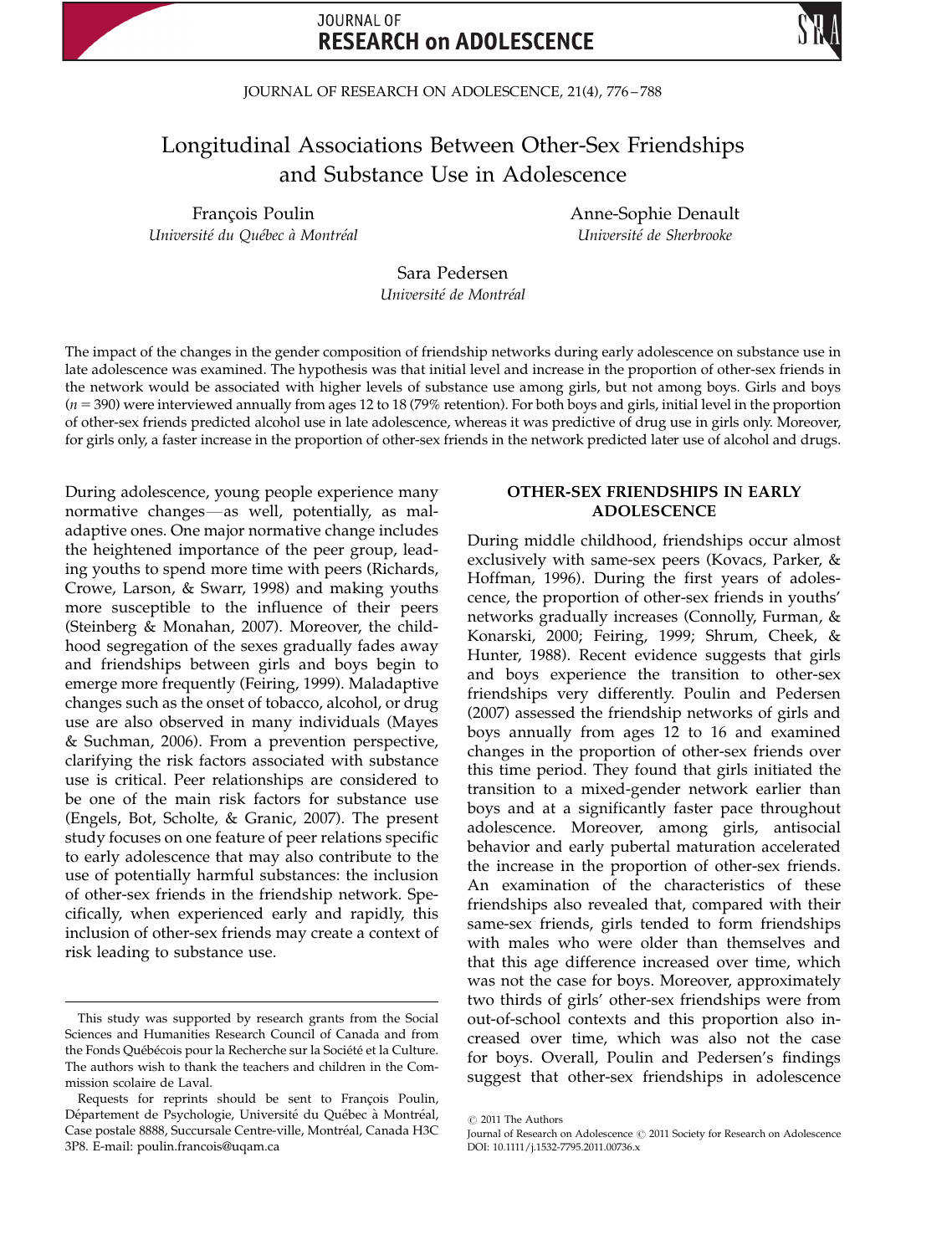may be a context in which girls are exposed to risk behaviors. This does not seem to be the case for boys.

# OTHER-SEX FRIENDSHIPS AND PROBLEM BEHAVIOR

Stattin and colleagues have argued that friendships with older boys may be a context that is conducive to risky behavior in girls (Stattin & Magnusson, 1990). They showed that this was especially the case in outof-school settings such as unstructured leisure contexts in which older, norm-breaking boys are likely to facilitate the girls' involvement in a variety of problem behaviors, such as shoplifting, vandalizing property, drinking, and running away from home (Stattin, Kerr, Mahoney, Persson, & Magnusson, 2005). Several other studies have reported a relationship between other-sex friendships and problem behavior in girls. Lacasse, Purdy, and Mendelson (2003) found that girls who reported having a higher proportion of other-sex friends had a greater tendency to experience both moderate and severe potentially offensive sexual harassment behaviors. In a study conducted among a large representative sample of American adolescents, Haynie, Steffensmeier, and Bell (2007) found that exposure to other-sex friends increased females' odds of committing serious violence. Solomon (2006) conducted a series of interviews with delinquent adolescent females detained at a juvenile detention center and found that they were significantly more likely than nondelinquent girls to identify males as their closest friends. A longitudinal study conducted with early adolescent females and males showed that having othersex friends predicted an increase in antisocial behavior, especially among girls (Arndorfer & Stormshak, 2008). Finally, evidence suggests that having other-sex friends is associated with early onset of sexual behavior among girls (Cavanagh, 2004). Given that these forms of problem behavior and substance use tend to cooccur in adolescence (Jessor & Jessor, 1977), a relationship between othersex friendships and substance use might also be expected (Malow-Iroff, 2006). Cross-sectional studies documented such a relationship for alcohol use (Dick et al., 2007; Gaughan, 2006).

For boys, the characteristics of their other-sex friendships suggest that these friendships may be less associated with risky behavior. Boys' other-sex friends are not older than they are and are less likely than girls' other-sex friends to come from settings outside of school (Poulin & Pedersen, 2007). Moreover, boys report receiving higher levels of support

from their other-sex friends compared with their same-sex friends, whereas girls receive more support from their same-sex friends (Kuttler, La Greca, & Prinstein, 1999; Poulin & Pedersen, 2007). Thus, it is possible that having other-sex friends is protective for boys because they gain emotional support and are therefore less likely to engage in problem behavior. This idea has been supported in recent research showing that other-sex friendships reduce problem behaviors among boys (Arndorfer & Stormshak, 2008; Haynie et al., 2007).

# OTHER-SEX FRIENDSHIPS AND SUBSTANCE USE IN LATE ADOLESCENCE

Prior research in this area tends to suggest that othersex friendships might be a context that is conducive to risky behavior, including substance use, especially among adolescent girls. However, the development of other-sex friendships is a normative process during adolescence and should not be treated as a problem per se. The timing and the pace at which other-sex friends are included in the friendship network likely determine the extent to which the transition to a mixed-gender friendship network is risky. In this context, ''timing'' refers to the age at which an individual initiates the inclusion of other-sex friends in his/her network. ''Pace'' refers to the rate of growth of the inclusion of other-sex friends in the network during subsequent years. With respect to timing, early initiation of other-sex friendships may indicate greater risk. It is possible that girls who begin to form friendships with males at a young age are more disinhibited and sensation seeking. Research has shown that antisocial and early maturing girls begin to include male friends in their network earlier than others girls (Poulin & Pedersen, 2007; Stattin & Magnusson, 1990). Because these girls are already engaging in more precocious behavior, friendships with males may contribute to added pressure to engage in other more adult-like behavior, including substance use.

Once the transition to a mixed-gender network has been initiated, the pace at which other-sex friends are incorporated into the network may also increase the likelihood of risky behavior. Growth in the inclusion of male friends in their networks could facilitate girls' engagement in substance use simply because girls' opportunities to use substances have increased. Also, not only do male friends become more numerous in girls' networks over time, but their potentially harmful characteristics also increase during early adolescence. As mentioned earlier, the age difference between girls and their male friends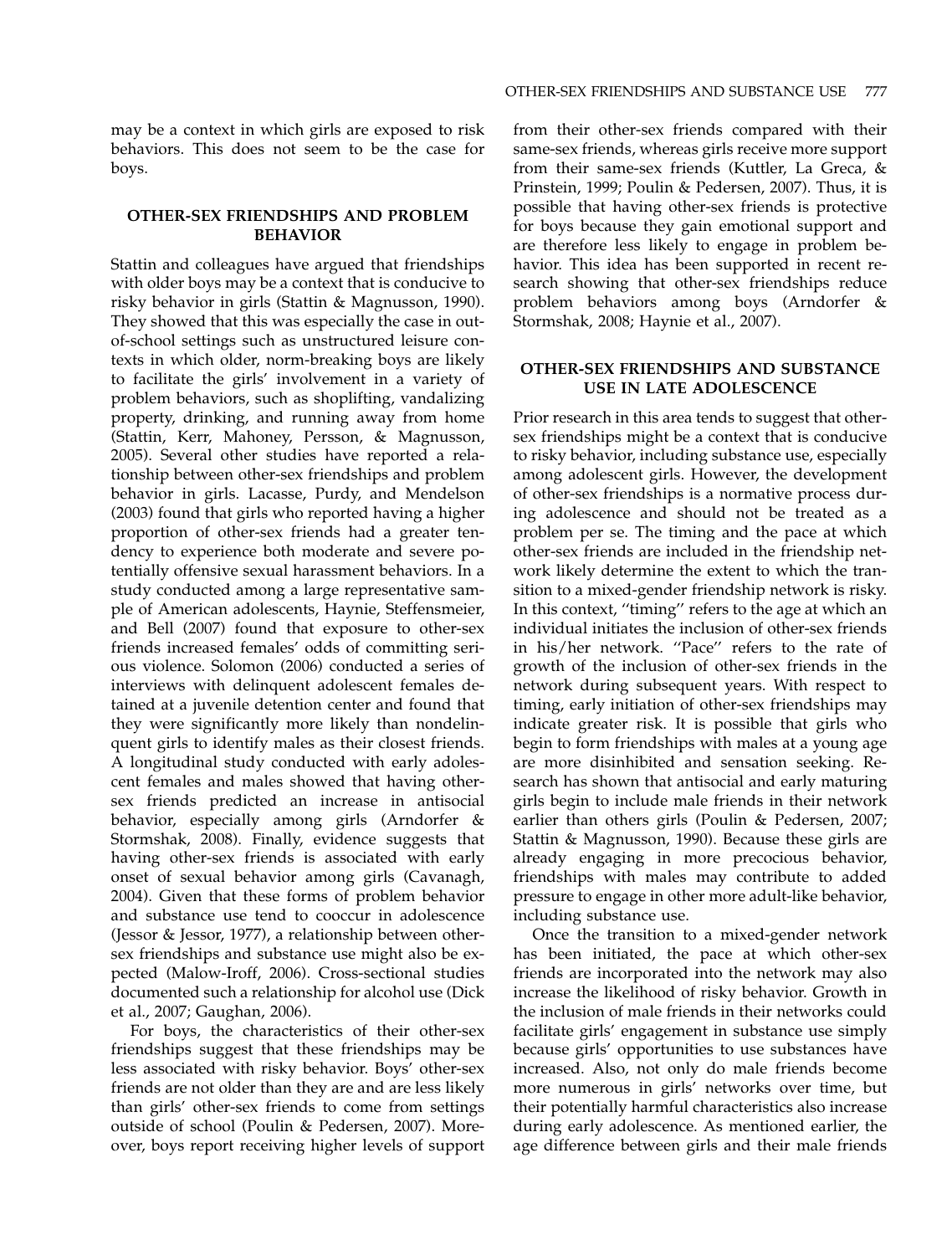increases over time and the proportion of male friends who come from contexts outside of school also increases over time (Poulin & Pedersen, 2007). These older male friends may have already begun to experiment with substances and may facilitate access to substances or to settings in which substances are easily available, such as parties (Veenstra, Huitsing, Dijktra, & Lindenberg, 2010) with older teens. The study of timing and pace requires a longitudinal design with repeated assessments of networks across the early adolescent years in which an increase in the proportion of other-sex friends in youths' networks is expected to occur.

Early inclusion and faster inclusion of other-sex friends in their network are thus expected to be associated with engagement in substance use among girls. A more crucial question, however, is to determine whether the inclusion of other-sex friends in their network during early adolescence places girls on a trajectory toward more serious problems with substance use in late adolescence. In other words, do early development and rapid development of othersex friendships constitute risk factors for later substance use and the problems associated with substance-using behaviors, such as abuse and intoxication? Moreover, does the proportion of othersex friends in the network predict these substance use problems beyond personal factors that are known to be reliable predictors of later substance use including antisocial behavior (Dishion, Capaldi, & Yoerger, 1999), early initiation of substance use (Chassin et al., 2004), and early pubertal maturation (Costello, Sung, Worthman, & Angold, 2007)? To our knowledge, the question of whether early and rapid inclusion of other-sex friends in youths' networks may lead to adjustment problems later on in their development has never been investigated.

The goal of this study was to look at the long-term contribution of initial levels and rates of change in the proportion of other-sex friends in youths' friendship networks during early adolescence to alcohol and drug use in late adolescence. Initial levels and rates of change were modeled using latent growth curve analysis (Duncan, Duncan, Strycker, Li, & Alpert, 1999). It was predicted that the proportion of other-sex friends would be associated with substance use in a different way for girls than for boys. For girls, it was expected that early initiation of other-sex friendships and more rapid accumulation of other-sex friends would predict higher substance use in late adolescence. For boys, it was expected that incorporating girls into their friendship networks would predict lower substance use.

# METHOD

#### **Participants**

This longitudinal study began with 390 (58% girls) grade 6 students (mean  $age = 12.38$  years; standard deviation  $[SD] = 0.42$ ) enrolled in eight elementary schools from a large French-speaking school district in Canada. Parents provided written consent for their child's participation. Approximately 75% of the available student population participated in this study. The sample consisted of 90% European Canadians, 3% Haitian Canadians, 3% Middle Eastern Canadians, 2% Asian Canadians, and 2% Latino Canadians. Seventy-two percent of the participants lived with both biological parents. The sample was largely middle class, with a mean family income of between \$45,000 and \$55,000 (CAN). Mothers and fathers had completed an average of 13.10  $(SD = 2.68)$  and 13.20  $(SD = 3.20)$  years of schooling, respectively. Of the original sample, 309 students (79%) were still involved in the study 7 years later. Of the 21% who dropped out of the study, 70% declined to continue and 30% could not be located.

Only youths for whom we had data from at least one wave of data collection from ages 12 to 15 and complete data at age 18 were included in the analyses ( $n = 309$ ; 62% girls). Among the 309 youths included in these analyses, 76.1% had no missing data ( $n = 235$ ), 10.0% had one missing data point  $(n = 31)$ , 10.4% had two missing data points, and 3.6% had three missing data points  $(n = 11)$ . The subsample used in the analyses ( $n = 309$ ) was compared with the intact sample ( $n = 390$ ) with respect to gender, proportion of other-sex friends at age 12, antisocial behaviors at age 12, alcohol use at age 12, tobacco use at age 12, and other demographic variables such as family income, and mothers' and fathers' education levels. Results revealed that youths in the analytic sample showed fewer antisocial behaviors at age 12 than youths in the excluded sample,  $t(386) = 2.41$ ,  $p < .05$ ,  $M = -0.05$  versus 0.20. In addition, girls were more likely to be overrepresented in the analytic sample than in the excluded sample,  $\chi^2(393) = 8.24$ ,  $p < 0.01$ ; 190 girls and 119 boys in the  $n = 309$  versus 35 girls and 46 boys in the excluded sample.

### Study Design and Procedures

The participants were followed over a 7-year period (ages  $12-18$ ). They completed a questionnaire annually from ages 12 to 15 regarding the composition and characteristics of their friendship networks. At age 12, they also reported information on their initial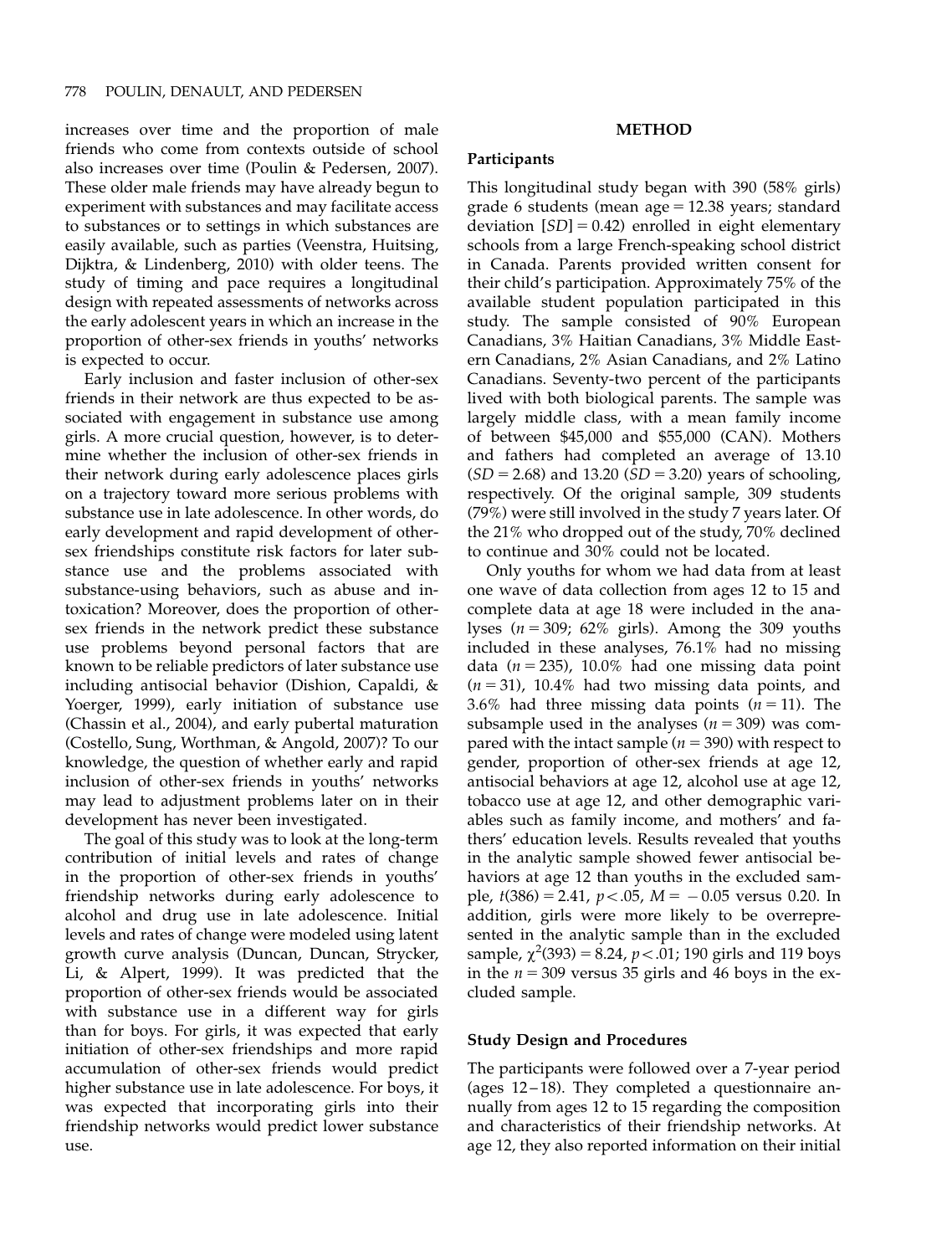level of substance use and antisocial behavior. At age 13, pubertal timing was assessed. At age 18, they completed a questionnaire concerning their use of substances and problems associated with intoxication.

In elementary school (age 12), questionnaires were completed in the classroom. Graduate research assistants were in charge of administering the questionnaire. Teachers were given 2 weeks to complete the questionnaire on antisocial behavior among their students. In high school (ages 13 – 15), similar procedures were followed. Again, questionnaires were completed in the school setting under the supervision of research assistants. However, as participants were spread throughout more than 30 schools, some assessments had to be conducted individually at the participant's home (approximately 10 cases per year) or the questionnaires had to be sent by mail (approximately 5 per year). After high school, assessments were conducted individually. In most cases, these assessments took place at the participant's home. In some cases, questionnaires were sent by mail. From age 13 onward, participants received a \$20 gift certificate (to a movie theater, music store, or sports store) for their participation at each time point.

### Measures

The adolescent's friendship network from ages 12 to 15. First, participants were asked to write down the name of up to 10 friends. No constraints were imposed regarding the context in which these friendships took place. The friends could be from school, the neighborhood, an after-school activity, or another context. The number of friends was limited to 10 in order to be consistent with procedures used by other adolescent friendship-network researchers (e.g., Degirmencioglu, Urberg, Tolson, & Richard, 1998; Kuttler et al., 1999; Ryan, 2001).

In a second step, participants were asked to indicate the friend's gender and the nature of the relationship. For this last question, alternatives were provided and the participant was asked to choose those that best described each relationship. For the present study, the friends who were designated by the participants as cousins, brothers/sisters, or boyfriends/girlfriends were removed from the network and were not considered in the current analyses. These friendships represented fewer than 5% of the total nominations. Finally, the proportion of the friendship network comprised of other-sex friends was computed. The proportion measure was the number of other-sex friends divided by the number of other-sex friends plus the number of same-sex friends.

Substance use at age 12. Use of tobacco was measured using a self-report item asking how many cigarettes, in the previous month, the participant had smoked. Responses were given on a 24-point scale starting with number of cigarettes (range of ''0 cigarettes'' to ''9 cigarettes'') and increasing to number of packs of cigarettes (range of ''1 pack'' to ''31 packs or more''). Given that levels of tobacco use were not normally distributed, this score was transformed using the natural logarithm  $(M = 0.10, SD = 0.33)$ . Use of alcohol was measured using a 14-point self-report item asking how many drinks of alcohol, in the previous month, the participant had had. Responses were given on a 14 point scale ranging from ''0 drinks'' to ''41 drinks or more.'' Given that this variable was not normally distributed, this score was also transformed using the natural logarithm  $(M = 0.21, SD = 0.49)$ .

Antisocial behaviors at age 12. Three indicators of antisocial behavior were used to create this composite score: (a) self-report, (b) teacher ratings, and (c) peer nominations. For self-reported antisocial behaviors, a modified version of a previously developed youth antisocial behavior scale was used (Metzler, Biglan, Ary, & Li, 1998). The adolescents were asked to report on 16 items rated on a 5-point Likert scale ranging from 1 (never) to 5 (more than 10 times). Examples of items included lying to parents, vandalizing public property, stealing, and fighting at school. A mean was calculated across the 16 items  $(M = 1.43, SD = 0.53; \alpha = .83)$ . The teacher rating scale of antisocial behaviors was comprised of 10 items including Dodge and Coie's (1987) 6-item proactive/reactive aggression scale as well as four other indicators of antisocial behavior. Response options ranged from 1 (never) to 5 (almost always). A mean was calculated across the 10 items  $(M = 1.62)$ ,  $SD = 0.75$ ;  $\alpha = .95$ ). Peer nominations of antisocial behavior were collected using 5 items from the Revised Class Play scale (Masten, Morison, & Pellegrini, 1985). Examples of items included ''Gets into a lot of fights,'' and ''Hits and pushes others around.'' The names of students whose parents provided written permission for them to participate as respondents in the study were listed on an alphabetical roster given to all participants. With the help of this roster, participants were asked to select up to three peers who best fit each behavioral descriptor. The participants' scores for each item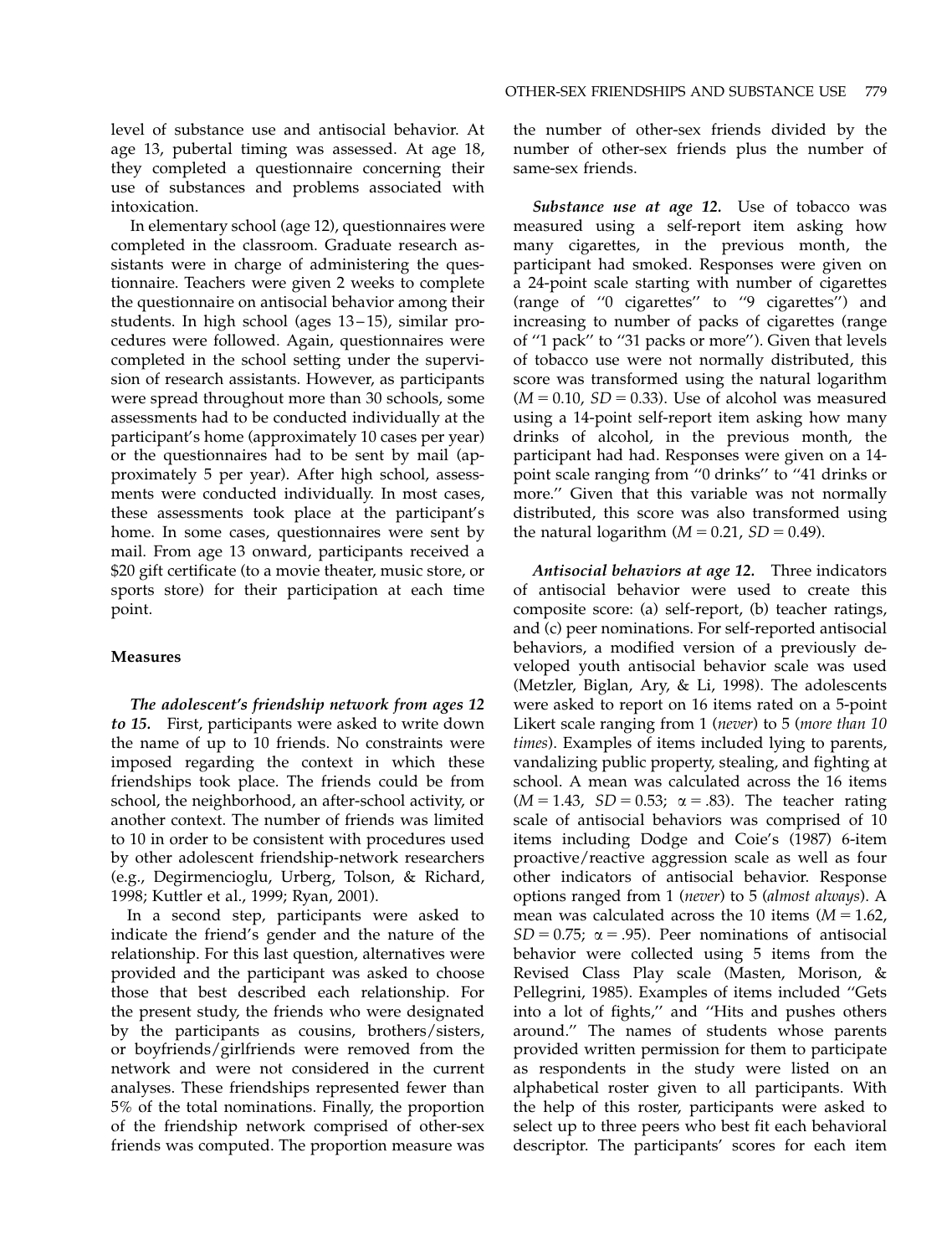were obtained by summing up the nominations received from their classmates. These scores were then transformed into Z scores within each classroom, and a total score was obtained by computing the mean of the 5 items  $(M = -0.03, SD =$ 0.89;  $\alpha$  = .90). The composite score for *antisocial* behaviors was formed by standardizing and averaging the self-report, teacher ratings, and peer nominations (correlations from 0.38 to 0.51;  $\alpha = .69$ ).

Pubertal timing at age 13. This variable was assessed using the Pubertal Development Scale (PDS; Petersen, Crockett, Richards, & Boxer, 1988). On a scale ranging from 1 (have not begun) to 4 (development completed), the youths indicated the extent to which they had experienced pubertal development in several domains during the previous 12 months. The total PDS scores were averaged within each gender. Internal consistency was acceptable for both boys  $(\alpha = .63)$  and girls  $(\alpha = .68)$ . The pubertal timing classification was created according to the procedure recommended in the literature (see Ge et al., 2001; Graber, Petersen, & Brooks-Gunn, 1996). Girls and boys were classified by dividing the sample into early-maturing, on-time, and late-maturing groups. Youths whose scores were more than 1 SD above or below the mean of their own sex were classified as early or late maturing, respectively. Youths whose pubertal timing scores fell within 1 SD of the mean of their own sex were classified as maturing on time. In the analyses, this classification was treated as a continuous variable with  $0 =$  early,  $1 =$  on time, and  $2 =$  late. To be consistent with prior research (e.g., Ge et al., 2001) pubertal status was used as a continuous variable in the analyses.

Alcohol use at age 18. Four indicators of alcohol use were used to create this composite score. These indicators were used in Dishion and Owen (2002). First, the adolescents were asked to recall the number of times they had consumed beer, wine, or spirits during the previous 3 months (3 items). Response options ranged from 1 (*never*) to 8  $(2-3)$ times a day or more). A mean score for the 3 items was computed  $(M = 1.63, SD = 1.21)$ . Second, they were asked to report the number of drinks they usually consumed on each occasion, using a 7-point scale (less than one to six and more), separately for beer, wine, and spirits (3 items). A mean was calculated across the 3 items  $(M = 2.14, SD = 1.38)$ . Third, the adolescents were asked the number of times they had ever consumed five drinks in a row, using a

4-point scale (never to more than twice; 1 item;  $M = 1.41$ ,  $SD = 1.28$ ). Fourth, they were asked to report on a series of questions assessing alcohol intoxication (no/yes; 7 items): (a) ''Have you ever tried to stop using alcoholic beverages and found you couldn't?'' (b) ''Have you ever been drunk at school or at work?'' (c) ''Have you ever been drunk in a public place?'' (d) ''Have you ever had problems at school or at work because of alcohol?'' (e) ''Have you ever passed out from drinking?'' (f) ''Have you ever thrown up from drinking?'' (g) ''Have you ever lost or broken things because you were drinking?'' An average score for these 7 items was computed  $(M = 0.19, SD = 0.18)$ . The composite score for alcohol use at age 18 was formed by standardizing and averaging these four indicators (correlations from 0.45 to 0.56;  $\alpha = .71$ ).

Drug use at age 18. Six indicators of drug use taken from Dishion and Owen (2002) were used to create this composite score. First, the adolescents were asked to recall the number of times they had consumed marijuana during the previous 3 months. Response options ranged from 1 (*never*) to 8  $(2-3)$ times a day or more) (1 item;  $M = 1.17$ ,  $SD = 2.01$ ). Second, they were asked to recall the average number of joints smoked on each occasion. Response options ranged from 1  $(1-2 \text{ puffs})$  to 6 (more than 2 joints) (1 item;  $M = 0.82$ ,  $SD = 1.44$ ). Third, the adolescents were asked to report on problems related to marijuana use (4 items; no/yes): (a) ''When you use marijuana, do you get high?'' (b) ''Have you ever tried to stop using marijuana and found you couldn't?'' (c) ''Have you ever gone to school or to work while high on marijuana?'' (d) ''Have you ever had any problems related to school or to work because of marijuana?'' An average score for these 4 items was computed (4 items;  $M = 0.13$ ,  $SD = 0.23$ ). Fourth, the adolescents were asked to report on the number of hard drugs taken in the previous 3 months (1 item; sum of 13 drugs such as cocaine, heroin, speed, LSD, mescaline, and ecstasy;  $M = 0.28$ ,  $SD = 0.72$ ). Fifth, they were asked to report on the average frequency of hard drug use during the previous 3 months (1 item;  $M = 0.45$ ,  $SD = 1.32$ ). Sixth, they were asked to report on problems related to hard drug use using the same items described earlier for marijuana use (4 items;  $M = 0.23$ ,  $SD = 0.64$ ). Given that the three indicators for hard drug use were not normally distributed, scores were transformed using the natural logarithm. A composite score for drug use at age 18 was formed by standardizing and averaging these six indicators (correlations from 0.28 to 0.86;  $\alpha = .70$ ).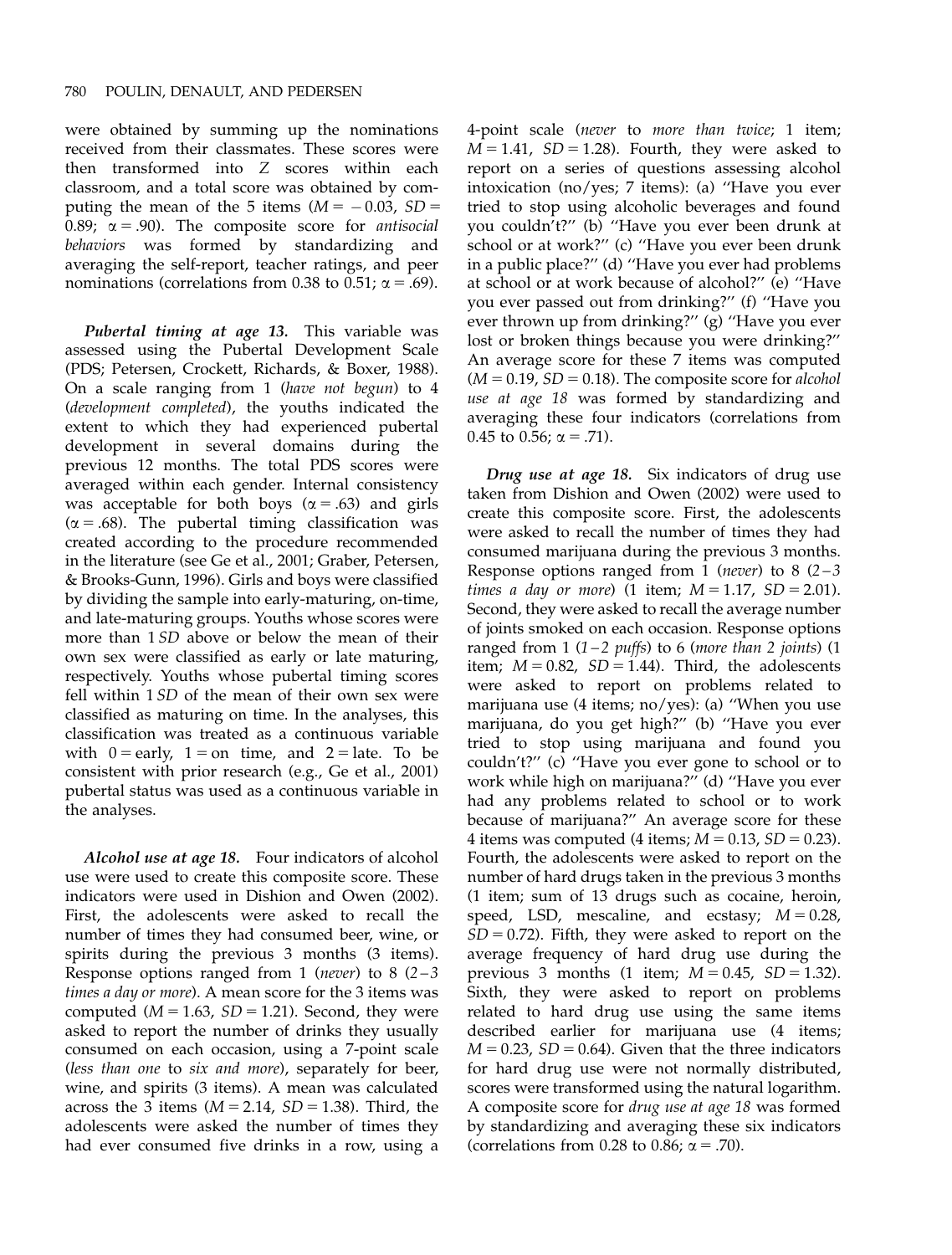## Analytical Strategy

In order to assess the long-term relations between other-sex friendships in early adolescence and alcohol and drug use in late adolescence, latent growth curve analyses were used. First, the latent growth curve of the proportion of other-sex friends from ages 12 to 15 was identified. Fitting this curve provided information about the shape of the mean-level trajectory and the variability around this mean trajectory. Second, the composite scores of alcohol and drug use at age 18 were regressed on this curve and covariates. The tested model is shown in Figure 1. Alcohol and drug use were tested separately. Thus, it was possible to verify whether initial levels of the proportion of other-sex friends and rates of change over time predicted the adolescents' substance use 1 year after high school. In this model, the terms timing and pace used in the introduction are reflected in the intercept and slope, respectively. To look at the moderating effects of gender, a two-group model was estimated to obtain a baseline model and equality constraints were imposed on specific parameters to verify whether that constrained model also fit the data via a nested chi-square difference test against the baseline model. Models were tested using Mplus 4.2 (Muthén & Muthén, 2006). In this statistical package, missing data (6%) were handled with a full information maximum likelihood procedure.

#### RESULTS

#### Descriptive Analyses

Means, SDs, and correlations between the proportion of other-sex friends from ages 12 to 15, covariates, and alcohol and drug use at age 18 are presented in Table 1, separately for boys and girls. As shown in this table, the proportion of other-sex friends increased over the years, more consistently among

girls (0.16, 0.21, 0.24, and 0.29 for girls vs. 0.15, 0.15, 0.16, and 0.18 for boys). This increase in the proportion scores reflects a true increase in the raw number of other-sex friends over the 4 years (1.54, 1.94, 2.25, and 2.70 for girls; 1.32, 1.22, 1.33, and 1.65 for boys). In addition, with respect to the associations between the proportion of other-sex friends and later adjustment, correlations revealed that the proportion of other-sex friends at age 13, 14, and 15 was positively associated with alcohol use at age 18 among girls only  $(r = .15, p < .05$  at age 13;  $r = .33, p < .05$  at age 14;  $r = 0.34$ ,  $p < 0.05$  at age 15). For drug use at age 18, only the correlation with the proportion of othersex friends at age 15 was significant among girls  $(r = .24, p < .01)$ . Alcohol and drug use at age 18 were correlated at 0.47 ( $p < .001$ ) for both boys and girls. Overall, girls with a larger proportion of other-sex friends during early and middle adolescence showed higher levels of alcohol and drug use in late adolescence.

With respect to the covariates, antisocial behaviors at age 12 were positively linked to alcohol and drug use at age 18 for both boys and girls. Baseline levels of the outcomes (alcohol use at age 12 for later alcohol use; tobacco use at age 12 for later drug use) were also positively associated with later outcomes, but only among boys. Finally, age 13 pubertal timing was not correlated to later substance use for either boys or girls (total sample:  $r = -.07$ , ns for alcohol use and  $r = .05$ , ns for drug use). As a result, this variable was not considered in the subsequent regression models. Because this variable was of theoretical interest and may have behaved differently in multivariate analyses, the subsequent regression models were also tested with pubertal timing. This variable was nonsignificant in these models and the main results were replicated. As a result, for reasons of parsimony, this variable was not included in the regression models.



FIGURE 1 Model testing the long-term prediction of alcohol and drug use by the latent growth curve of the proportion of other-sex friends and covariates.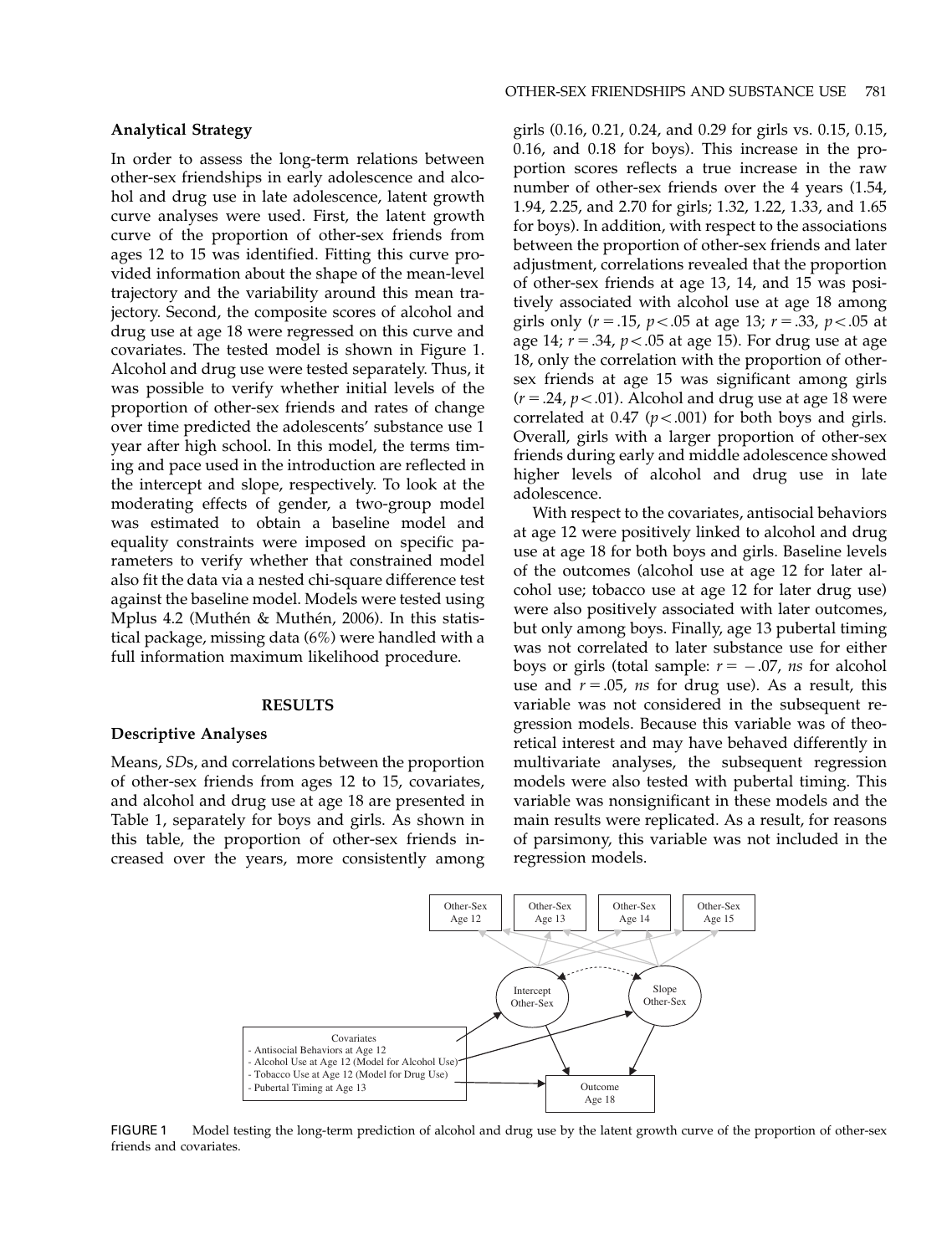|                                   |        |                          |                   | Use at Age 18 $(n = 309)$ |                          |                          |                          |        |        |        |
|-----------------------------------|--------|--------------------------|-------------------|---------------------------|--------------------------|--------------------------|--------------------------|--------|--------|--------|
|                                   | 1      | 2                        | 3                 | 4                         | 5                        | 6                        | 7                        | 8      | 9      | 10     |
| 1. % other-sex friends at age 12  |        | $.20*$                   | .17               | .14                       | $.21*$                   | .12                      | .05                      | $-.03$ | .18    | .11    |
| 2. % other-sex friends at age 13  | .49*   | $\overline{\phantom{m}}$ | $.54*$            | $.40*$                    | $-.02$                   | .07                      | .05                      | .15    | .02    | $-.00$ |
| 3. % other-sex friends at age 14  | $.42*$ | $.50*$                   | $\hspace{0.05cm}$ | $.61*$                    | .00                      | .01                      | $-.05$                   | $-.02$ | .16    | .03    |
| 4. % other-sex friends at age 15  | $.32*$ | $.46*$                   | $.57*$            | $\qquad \qquad$           | .12                      | .04                      | $-.07$                   | $-.03$ | .06    | $-.05$ |
| 5. Antisocial behaviors at age 12 | $.22*$ | $.18*$                   | $.16*$            | $.27*$                    | $\overline{\phantom{0}}$ | $.30*$                   | $.25*$                   | .07    | $.26*$ | $.20*$ |
| 6. Alcohol use at age 12          | .07    | .14                      | .09               | $.18*$                    | $.51*$                   | $\overline{\phantom{0}}$ | $.23*$                   | .15    | $.30*$ | $.26*$ |
| 7. Tobacco use at age 12          | $.20*$ | $.17*$                   | .14               | .05                       | $.47*$                   | $.24*$                   | $\overline{\phantom{0}}$ | $-.07$ | $.27*$ | $.29*$ |
| 8. Pubertal timing at age 13      | $-.01$ | $-.06$                   | .07               | .08                       | .05                      | .04                      | .07                      |        | $-.12$ | .00    |
| 9. Alcohol use at age 18          | .10    | $.15*$                   | $.33*$            | $.34*$                    | $.26*$                   | .11                      | $-.03$                   | $-.02$ |        | $.47*$ |
| 10. Drug use at age 18            | .01    | .04                      | .14               | $.24*$                    | $.23*$                   | $.21*$                   | .09                      | .11    | $.47*$ |        |
| M girls                           | .16    | .21                      | .24               | .29                       | $-.15$                   | .18                      | .09                      | 2.01   | $-.05$ | $-.09$ |
| SD girls                          | .17    | .18                      | .19               | .20                       | .77                      | .46                      | .29                      | .49    | .74    | .64    |
| M boys                            | .15    | .15                      | .16               | .18                       | .24                      | .25                      | .12                      | 2.02   | .08    | .14    |
| SD boys                           | .16    | .19                      | .17               | .18                       | .96                      | .53                      | .39                      | .68    | .87    | .89    |
|                                   |        |                          |                   |                           |                          |                          |                          |        |        |        |

TABLE 1 Descriptive Statistics and Correlations for the Proportion of Other-Sex Friendships From Ages 12 to 15, Covariates, and Alcohol and Drug Use at Age 18 ( $n = 309$ )

Note.  $%$  = proportion.

Correlations for girls are below the diagonal ( $n = 190$ ); correlations for boys are above the diagonal ( $n = 119$ ).

 $\degree{p}$  < .05.

# Long-Term Contribution of Early Adolescent Other-Sex Friendships to Alcohol and Drug Use in Late Adolescence

The main research question was to uncover whether initial levels and rates of change over time in the proportion of other-sex friends were associated with later alcohol and drug use after controlling for individual risk factors (e.g., antisocial behaviors and baseline levels of the outcome at age 12). Analyses were conducted in three steps. First, the shape of the growth curve of the proportion of other-sex friends from ages 12 to 15 was determined using univariate models. To do so, three models were tested: linear (slope coefficients fixed at 0, 1, 2, and 3), curvilinear (slope coefficients fixed at 0, 1, 4, and 9), and freely estimated (slope coefficients fixed at 0 for age 12 and 1 for age 15). Differences in chi-square between these models were used to select the best fit to the data. Second, alcohol and drug use at age 18 were regressed on the intercept and slope of the latent growth curve of other-sex friends from ages 12 to 15, and the covariates (antisocial behaviors and alcohol use at age 12 for later alcohol use; antisocial behaviors and tobacco use at age 12 for later drug use). The two substances were tested separately. Third, differences between boys ( $n = 119$ ) and girls ( $n = 190$ ) were tested using multigroup analyses. In these analyses, only two paths were freely estimated and then constrained to be equal among boys and girls: the path going from the initial levels of the proportion of other-sex friends (intercept) to alcohol or drug use at age 18 and the path going from the rates of change (slope) to alcohol or drug use at age 18. The chi-square difference between the freely estimated and constrained models was used to detect significant gender differences. In other words, if the model fit was significantly worse after constraining these paths, it would be possible to draw conclusions regarding gender differences.

For the shape of the growth curve, results revealed no significant differences between the three estimated models (linear, quadratic, and freely estimated). As a result, the most parsimonious model was chosen, that is, the linear model, which showed a good fit to the data,  $\chi^2(5) = 7.98$ ,  $p = .16$ , CFI/  $TLI = 0.99/0.99$ , RMSEA = .04, 90% CI = .00, .10. In other words, the proportion of other-sex friends tended to increase linearly from one year to the next. The youths started with a mean proportion of othersex friends equal to  $0.16$  (*SE* = .009,  $z = 17.78$ ,  $p<.001$ , 95% CI = .14, .18), increasing significantly by an average of 0.03 each year  $(SE = .004, z = 6.29,$  $p < .001$ , 95% CI = .02, .04). It should be noted that the average increase was significantly higher for girls than for boys,  $\Delta \chi^2(1) = 11.88$ ,  $p < .001$ ; girls:  $b = .04$ ,  $SE = .005$ ,  $z = 7.35$ ,  $p < .001$ ,  $95\%$  CI = .03, .05; boys:  $b = .009$ ,  $SE = .007$ ,  $z = 1.28$ ,  $ns$ ,  $95\%$  CI =  $-.01$ , .02. In addition, the variability around the intercept and slope was significant,  $u_0 = .013$ ,  $SE = .002$ ,  $z = 5.65$ ,  $p < .001$ ,  $u_1 = .003$ ,  $SE = .001$ ,  $z = 4.31$ ,  $p < .001$ . This suggests that there were interindividual variations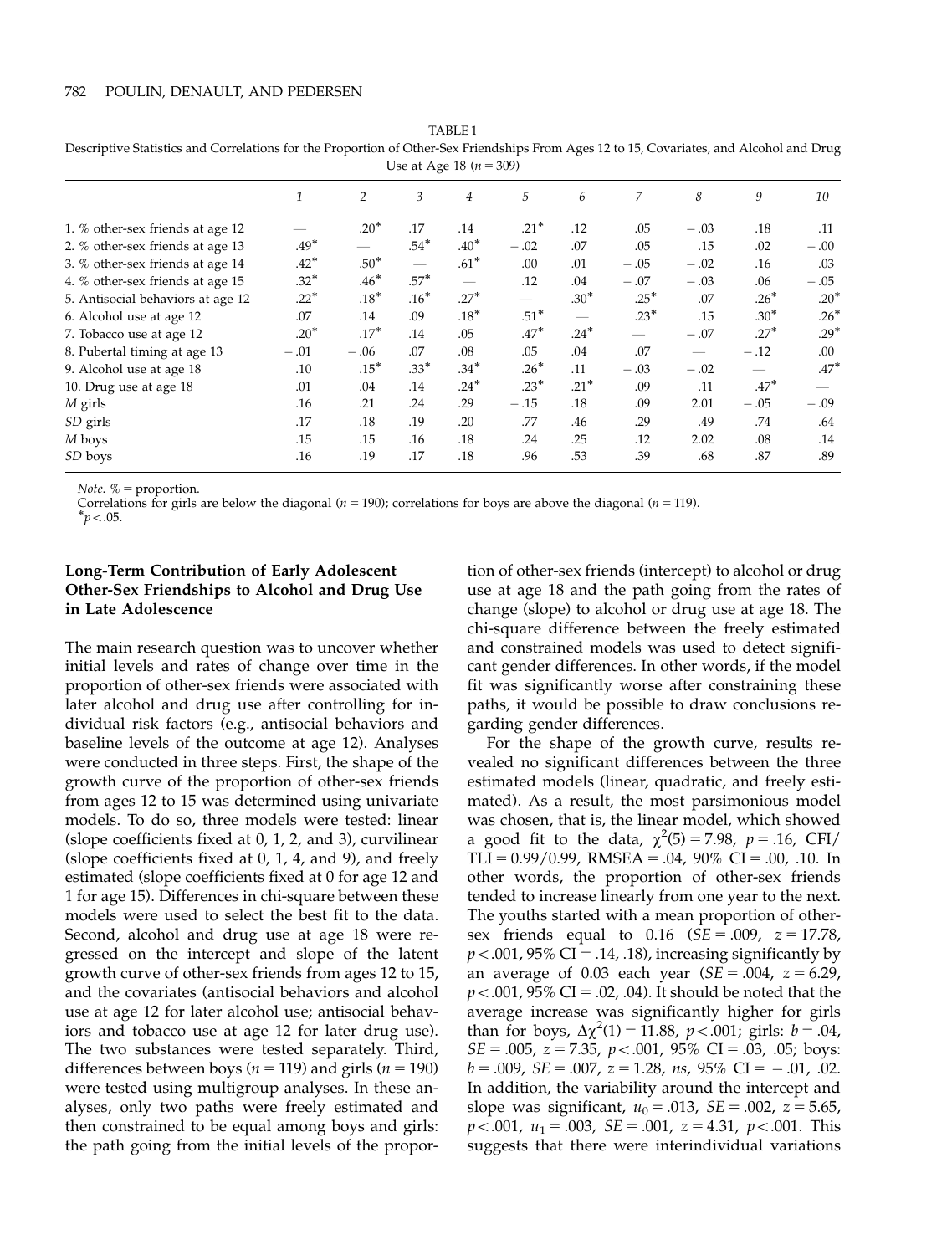among the youths in their proportion of other-sex friends at age 12 and in the pace at which they introduced other-sex friends into their networks.

To examine whether the proportion of other-sex friends between ages 12 and 15 could predict alcohol use at age 18, this outcome was regressed on the intercept and slope of the latent growth curve of other-sex friends, with antisocial behaviors and alcohol use at age 12 as covariates. The model fit the data adequately,  $\chi^2(11) = 19.16$ ,  $p = .06$ , CFI/  $TLI = 0.97/0.95$ , RMSEA = .05, 90% CI = .00, .08. Results are shown in the upper part of Table 2. As can be seen from this table, antisocial behaviors at age 12 were positively related to both initial levels of other-sex friends and alcohol use at age 18. Controlling for the covariates, results also showed that initial levels of other-sex friends as well as rates of change over time predicted higher levels of alcohol use at age 18 for the total sample. In other words, a higher proportion of other-sex friends at age 12 and a steeper increase in the proportion of other-sex friendships over time predicted higher levels of alcohol use at age 18. The proportion of other-sex friends and the covariates explained 13% of the variance.

The two-group model was also a good fit to the data,  $\chi^2(22) = 24.48$ ,  $p = .32$ ; girls:  $\chi^2(11) = 6.20$ ,  $p = .86$ ; boys:  $\chi^2(11) = 18.28$ ,  $p = .08$ , CFI/TLI = 0.99/ 0.99, RMSEA =  $.03$ , 90% CI =  $.00$ , .07. Results for boys and girls are presented in Table 2. As can be seen from this table, both the intercept and the slope of other-sex friends were significant predictors of alcohol use at age 18 among girls, but not among boys. However, for the path between the intercept and

TABLE 2 Path Coefficients for the Prediction of Alcohol Use at Age 18 by the Latent Growth Curve of Other-Sex Friendships and Covariates

|                                                          | $\boldsymbol{b}$ | <b>SE</b> | $\boldsymbol{z}$ | $\boldsymbol{p}$ | $\beta$ | 95% CI      |
|----------------------------------------------------------|------------------|-----------|------------------|------------------|---------|-------------|
| 1. Total sample                                          |                  |           |                  |                  |         |             |
| Covariates                                               |                  |           |                  |                  |         |             |
| Antisocial behaviors at age $12 \rightarrow$ intercept   | 0.03             | 0.01      | 2.44             | .05              | .21     | .04, .37    |
| Alcohol use at age $12 \rightarrow$ intercept            | 0.01             | 0.02      | 0.46             | ns               | .04     | $-.13, .20$ |
| Antisocial behaviors at age $12 \rightarrow slope$       | $-0.01$          | 0.01      | $-1.00$          | ns               | $-.11$  | $-.31, .10$ |
| Alcohol use at age $12 \rightarrow$ slope                | 0.01             | 0.01      | 0.64             | $\it ns$         | .06     | $-.12, .24$ |
| Antisocial behaviors at age $12 \rightarrow$ alcohol use | 0.20             | 0.06      | 3.40             | .001             | .22     | .09, .34    |
| Alcohol use at age $12 \rightarrow$ alcohol use          | 0.14             | 0.10      | 1.46             | ns               | .09     | $-.03, .20$ |
| Prediction of the outcome                                |                  |           |                  |                  |         |             |
| Intercept $\rightarrow$ alcohol use                      | 1.01             | 0.49      | 2.08             | .05              | .15     | .01, .29    |
| Slope $\rightarrow$ alcohol use                          | 3.12             | 1.27      | 2.46             | .05              | .20     | .05, .36    |
| 2. Girls                                                 |                  |           |                  |                  |         |             |
| Covariates                                               |                  |           |                  |                  |         |             |
| Antisocial behaviors at age $12 \rightarrow$ intercept   | 0.05             | 0.02      | 2.79             | .01              | .29     | .09, .48    |
| Alcohol use at age $12 \rightarrow$ intercept            | $-0.01$          | 0.03      | $-0.46$          | ns               | $-.05$  | $-.25, .15$ |
| Antisocial behaviors at age $12 \rightarrow slope$       | $-0.00$          | 0.01      | $-0.13$          | ns               | $-.02$  | $-.28, .25$ |
| Alcohol use at age $12 \rightarrow$ slope                | 0.01             | 0.01      | 1.03             | ns               | .13     | $-.12, .38$ |
| Antisocial behaviors at age $12 \rightarrow$ alcohol use | 0.21             | 0.08      | 2.56             | .05              | .22     | .05, .39    |
| Alcohol use at age $12 \rightarrow$ alcohol use          | $-0.13$          | 0.13      | $-0.96$          | ns               | $-.08$  | $-.24, .08$ |
| Prediction of the outcome                                |                  |           |                  |                  |         |             |
| Intercept $\rightarrow$ alcohol use                      | 1.20             | 0.51      | 2.36             | .05              | .21     | .03, .40    |
| Slope $\rightarrow$ alcohol use                          | 6.75             | 1.94      | 3.47             | .01              | .45     | .25, .65    |
| 3. Boys                                                  |                  |           |                  |                  |         |             |
| Covariates                                               |                  |           |                  |                  |         |             |
| Antisocial behaviors at age $12 \rightarrow$ intercept   | 0.02             | 0.02      | 1.08             | ns               | .17     | $-.14, .48$ |
| Alcohol use at age $12 \rightarrow$ intercept            | 0.02             | 0.03      | 0.85             | ns               | .13     | $-.17, .44$ |
| Antisocial behaviors at age $12 \rightarrow slope$       | $-0.00$          | 0.01      | $-0.27$          | ns               | $-.05$  | $-.38, .29$ |
| Alcohol use at age $12 \rightarrow$ slope                | $-0.00$          | 0.01      | $-0.32$          | ns               | $-.05$  | $-.33, .24$ |
| Antisocial behaviors at age $12 \rightarrow$ alcohol use | 0.14             | 0.09      | 1.58             | ns               | .15     | $-.04, .34$ |
| Alcohol use at age $12 \rightarrow$ alcohol use          | 0.35             | 0.16      | 2.23             | .05              | .21     | .03, .40    |
| Prediction of the outcome                                |                  |           |                  |                  |         |             |
| Intercept $\rightarrow$ alcohol use                      | 1.87             | 1.44      | 1.30             | ns               | .20     | $-.08, .47$ |
| Slope $\rightarrow$ alcohol use                          | $-0.10$          | 2.32      | $-0.04$          | ns               | $-.01$  | $-.26, .25$ |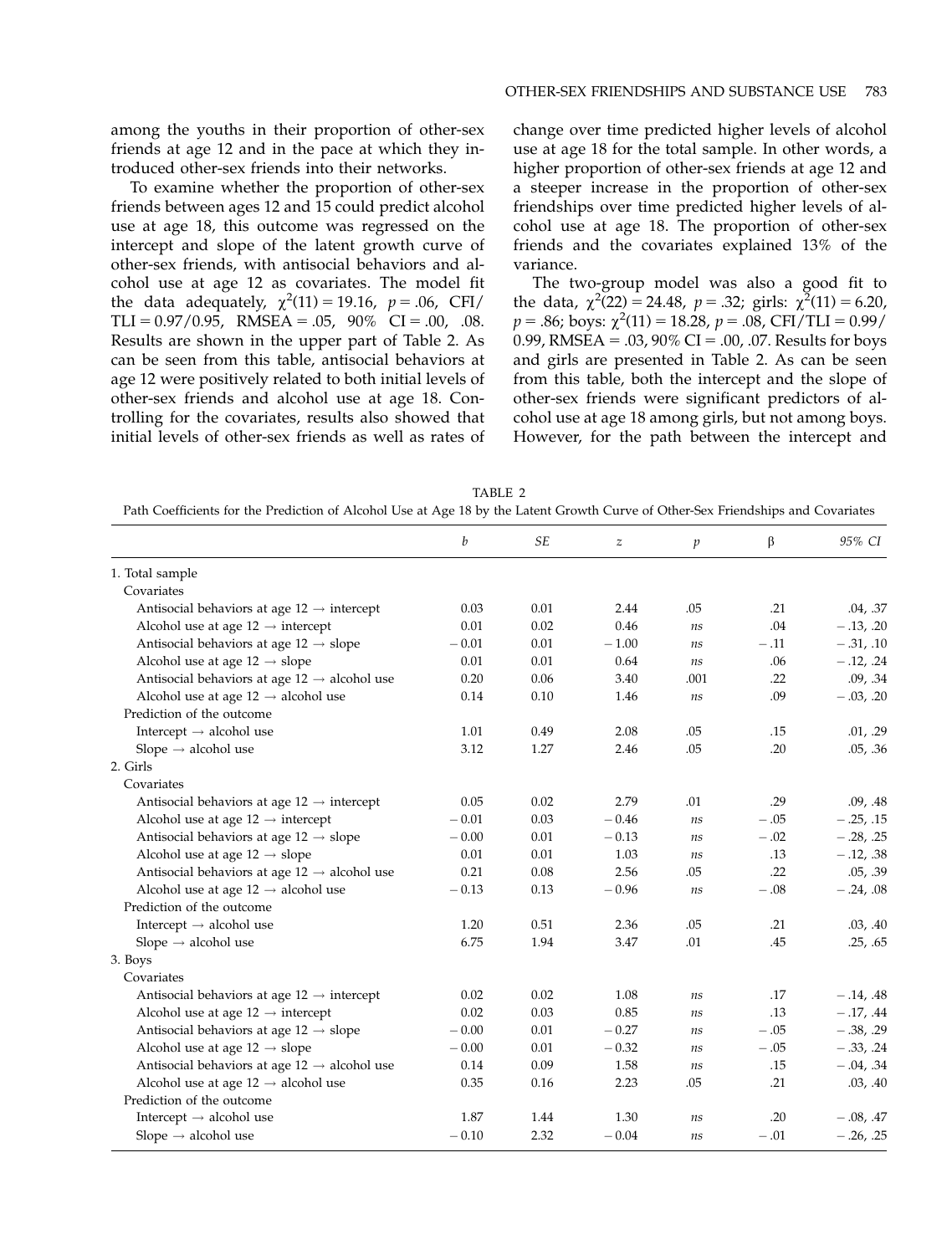alcohol use, multigroup analyses revealed no significant gender differences,  $\Delta \chi^2(1) = 0.21$ , ns. For the path between the slope and alcohol use, there were significant gender differences,  $\Delta \chi^2(1) = 3.95$ ,  $p < .05$ . Girls who increased their proportion of other-sex friends at faster rates showed higher levels of alcohol use at age 18, but not boys.

To examine whether the proportion of other-sex friends between ages 12 and 15 could predict drug use at age 18, this outcome was regressed on the intercept and slope of the latent growth curve of other-sex friendships, with antisocial behaviors and tobacco use at age 12 as covariates. The model fit the data well,  $\chi^2(11) = 17.92$ ,  $p = .08$ , CFI/TLI = 0.98/ 0.96, RMSEA = .04, 90% CI = .00, .08. Results are shown in the upper part of Table 3. As can be seen from this table, both antisocial behaviors and tobacco use at age 12 were positively associated with later drug use. Controlling for the covariates, results showed no significant associations between the proportion of other-sex friends from ages 12 to 15 and drug use at age 18. In other words, for the total sample, the proportion of other-sex friends at age 12 and changes over time in this variable did not predict higher levels of drug use at age 18. The proportion of other-sex friends and the covariates explained 9% of the variance.

The two-group model was also a good fit to the data,  $\chi^2(22) = 23.04$ ,  $p = .40$ ; girls:  $\chi^2(11) = 5.17$ ,  $p = .92$ ; boys:  $\chi^2(11) = 17.87$ ,  $p = .08$ , CFI/TLI = 1.00/ 0.99, RMSEA = .02, 90% CI = .00, .07. Results for boys and girls are presented in Table 3. As can be seen from this table, the intercept of other-sex friends was not a significant predictor of drug use at age 18

TABLE 3 Path Coefficients for the Prediction of Drug Use at Age 18 by the Latent Growth Curve of Other-Sex Friendships and Covariates

| 1. Total sample<br>Covariates<br>0.02<br>0.01<br>1.94<br>.10<br>.16<br>.00, .33<br>Antisocial behaviors at age $12 \rightarrow$ intercept<br>0.05<br>0.03<br>1.73<br>.10<br>.15<br>$-.02, .31$<br>Tobacco use at age $12 \rightarrow$ intercept<br>0.00<br>0.01<br>0.11<br>.01<br>$-.19, .22$<br>Antisocial behaviors at age $12 \rightarrow$ slope<br>ns<br>$-0.02$<br>0.01<br>$-1.70$<br>.10<br>Tobacco use at age $12 \rightarrow slope$<br>$-.16$<br>$-.34, .02$<br>0.05<br>2.89<br>Antisocial behaviors at age $12 \rightarrow$ drug use<br>0.15<br>.01<br>.18<br>.06, .30<br>.18<br>0.40<br>0.15<br>2.76<br>.01<br>.05, .30<br>Tobacco use at age $12 \rightarrow$ drug use<br>Prediction of the outcome<br>Intercept $\rightarrow$ drug use<br>$-0.08$<br>0.48<br>$-0.16$<br>$-.16, .13$<br>$-.01$<br>ns<br>1.29<br>1.07<br>.09<br>$-.07, .24$<br>Slope $\rightarrow$ drug use<br>1.20<br>ns<br>2. Girls<br>Covariates<br>0.03<br>0.02<br>1.52<br>.16<br>$-.04, .37$<br>Antisocial behaviors at age $12 \rightarrow$ intercept<br>ns<br>.18<br>0.08<br>0.05<br>1.67<br>.10<br>$-.03, .39$<br>Tobacco use at age $12 \rightarrow$ intercept<br>Antisocial behaviors at age $12 \rightarrow$ slope<br>0.01<br>0.01<br>1.24<br>.17<br>$-.10, .45$<br>ns<br>0.02<br>$-1.75$<br>$-.48, .03$<br>Tobacco use at age $12 \rightarrow$ slope<br>$-0.04$<br>.10<br>$-.23$<br>Antisocial behaviors at age $12 \rightarrow$ drug use<br>0.08<br>1.79<br>.10<br>$-.02, .34$<br>0.14<br>.16<br>Tobacco use at age $12 \rightarrow$ drug use<br>0.20<br>0.20<br>1.02<br>.10<br>$-.09, .28$<br>ns<br>Prediction of the outcome<br>$-.17, .21$<br>Intercept $\rightarrow$ drug use<br>0.09<br>0.46<br>0.20<br>.02<br>ns<br>Slope $\rightarrow$ drug use<br>3.99<br>1.58<br>2.52<br>.05<br>.31<br>.10, .51<br>3. Boys<br>Covariates<br>0.02<br>0.02<br>1.23<br>.20<br>$-.11, .50$<br>Antisocial behaviors at age $12 \rightarrow$ intercept<br>ns<br>0.02<br>0.04<br>0.43<br>.07<br>$-.24, .37$<br>Tobacco use at age $12 \rightarrow$ intercept<br>ns<br>Antisocial behaviors at age $12 \rightarrow slope$<br>0.00<br>0.01<br>0.05<br>.01<br>$-.32, .34$<br>ns<br>0.02<br>Tobacco use at age $12 \rightarrow$ slope<br>$-0.02$<br>$-1.00$<br>$-.14$<br>$-.42, .14$<br>ns<br>Antisocial behaviors at age $12 \rightarrow$ drug use<br>0.09<br>1.08<br>$-.09, .30$<br>0.10<br>.11<br>ns<br>0.58<br>0.22<br>2.56<br>.25<br>Tobacco use at age $12 \rightarrow$ drug use<br>.01<br>.06, .44<br>Prediction of the outcome<br>1.00<br>$-.18, .38$<br>Intercept $\rightarrow$ drug use<br>1.46<br>0.69<br>.10<br>ns<br>$-1.86$<br>2.34<br>$-0.79$<br>$-.10$<br>Slope $\rightarrow$ drug use<br>$-.35, .14$<br>ns | $\boldsymbol{B}$ | <b>SE</b> | $\boldsymbol{z}$ | $\boldsymbol{p}$ | β | 95% CI |
|--------------------------------------------------------------------------------------------------------------------------------------------------------------------------------------------------------------------------------------------------------------------------------------------------------------------------------------------------------------------------------------------------------------------------------------------------------------------------------------------------------------------------------------------------------------------------------------------------------------------------------------------------------------------------------------------------------------------------------------------------------------------------------------------------------------------------------------------------------------------------------------------------------------------------------------------------------------------------------------------------------------------------------------------------------------------------------------------------------------------------------------------------------------------------------------------------------------------------------------------------------------------------------------------------------------------------------------------------------------------------------------------------------------------------------------------------------------------------------------------------------------------------------------------------------------------------------------------------------------------------------------------------------------------------------------------------------------------------------------------------------------------------------------------------------------------------------------------------------------------------------------------------------------------------------------------------------------------------------------------------------------------------------------------------------------------------------------------------------------------------------------------------------------------------------------------------------------------------------------------------------------------------------------------------------------------------------------------------------------------------------------------------------------------------------------------------------------------------------------------------------------------------------------------------------------------------------------------------------------------------------------------------------------------------------------------------|------------------|-----------|------------------|------------------|---|--------|
|                                                                                                                                                                                                                                                                                                                                                                                                                                                                                                                                                                                                                                                                                                                                                                                                                                                                                                                                                                                                                                                                                                                                                                                                                                                                                                                                                                                                                                                                                                                                                                                                                                                                                                                                                                                                                                                                                                                                                                                                                                                                                                                                                                                                                                                                                                                                                                                                                                                                                                                                                                                                                                                                                                  |                  |           |                  |                  |   |        |
|                                                                                                                                                                                                                                                                                                                                                                                                                                                                                                                                                                                                                                                                                                                                                                                                                                                                                                                                                                                                                                                                                                                                                                                                                                                                                                                                                                                                                                                                                                                                                                                                                                                                                                                                                                                                                                                                                                                                                                                                                                                                                                                                                                                                                                                                                                                                                                                                                                                                                                                                                                                                                                                                                                  |                  |           |                  |                  |   |        |
|                                                                                                                                                                                                                                                                                                                                                                                                                                                                                                                                                                                                                                                                                                                                                                                                                                                                                                                                                                                                                                                                                                                                                                                                                                                                                                                                                                                                                                                                                                                                                                                                                                                                                                                                                                                                                                                                                                                                                                                                                                                                                                                                                                                                                                                                                                                                                                                                                                                                                                                                                                                                                                                                                                  |                  |           |                  |                  |   |        |
|                                                                                                                                                                                                                                                                                                                                                                                                                                                                                                                                                                                                                                                                                                                                                                                                                                                                                                                                                                                                                                                                                                                                                                                                                                                                                                                                                                                                                                                                                                                                                                                                                                                                                                                                                                                                                                                                                                                                                                                                                                                                                                                                                                                                                                                                                                                                                                                                                                                                                                                                                                                                                                                                                                  |                  |           |                  |                  |   |        |
|                                                                                                                                                                                                                                                                                                                                                                                                                                                                                                                                                                                                                                                                                                                                                                                                                                                                                                                                                                                                                                                                                                                                                                                                                                                                                                                                                                                                                                                                                                                                                                                                                                                                                                                                                                                                                                                                                                                                                                                                                                                                                                                                                                                                                                                                                                                                                                                                                                                                                                                                                                                                                                                                                                  |                  |           |                  |                  |   |        |
|                                                                                                                                                                                                                                                                                                                                                                                                                                                                                                                                                                                                                                                                                                                                                                                                                                                                                                                                                                                                                                                                                                                                                                                                                                                                                                                                                                                                                                                                                                                                                                                                                                                                                                                                                                                                                                                                                                                                                                                                                                                                                                                                                                                                                                                                                                                                                                                                                                                                                                                                                                                                                                                                                                  |                  |           |                  |                  |   |        |
|                                                                                                                                                                                                                                                                                                                                                                                                                                                                                                                                                                                                                                                                                                                                                                                                                                                                                                                                                                                                                                                                                                                                                                                                                                                                                                                                                                                                                                                                                                                                                                                                                                                                                                                                                                                                                                                                                                                                                                                                                                                                                                                                                                                                                                                                                                                                                                                                                                                                                                                                                                                                                                                                                                  |                  |           |                  |                  |   |        |
|                                                                                                                                                                                                                                                                                                                                                                                                                                                                                                                                                                                                                                                                                                                                                                                                                                                                                                                                                                                                                                                                                                                                                                                                                                                                                                                                                                                                                                                                                                                                                                                                                                                                                                                                                                                                                                                                                                                                                                                                                                                                                                                                                                                                                                                                                                                                                                                                                                                                                                                                                                                                                                                                                                  |                  |           |                  |                  |   |        |
|                                                                                                                                                                                                                                                                                                                                                                                                                                                                                                                                                                                                                                                                                                                                                                                                                                                                                                                                                                                                                                                                                                                                                                                                                                                                                                                                                                                                                                                                                                                                                                                                                                                                                                                                                                                                                                                                                                                                                                                                                                                                                                                                                                                                                                                                                                                                                                                                                                                                                                                                                                                                                                                                                                  |                  |           |                  |                  |   |        |
|                                                                                                                                                                                                                                                                                                                                                                                                                                                                                                                                                                                                                                                                                                                                                                                                                                                                                                                                                                                                                                                                                                                                                                                                                                                                                                                                                                                                                                                                                                                                                                                                                                                                                                                                                                                                                                                                                                                                                                                                                                                                                                                                                                                                                                                                                                                                                                                                                                                                                                                                                                                                                                                                                                  |                  |           |                  |                  |   |        |
|                                                                                                                                                                                                                                                                                                                                                                                                                                                                                                                                                                                                                                                                                                                                                                                                                                                                                                                                                                                                                                                                                                                                                                                                                                                                                                                                                                                                                                                                                                                                                                                                                                                                                                                                                                                                                                                                                                                                                                                                                                                                                                                                                                                                                                                                                                                                                                                                                                                                                                                                                                                                                                                                                                  |                  |           |                  |                  |   |        |
|                                                                                                                                                                                                                                                                                                                                                                                                                                                                                                                                                                                                                                                                                                                                                                                                                                                                                                                                                                                                                                                                                                                                                                                                                                                                                                                                                                                                                                                                                                                                                                                                                                                                                                                                                                                                                                                                                                                                                                                                                                                                                                                                                                                                                                                                                                                                                                                                                                                                                                                                                                                                                                                                                                  |                  |           |                  |                  |   |        |
|                                                                                                                                                                                                                                                                                                                                                                                                                                                                                                                                                                                                                                                                                                                                                                                                                                                                                                                                                                                                                                                                                                                                                                                                                                                                                                                                                                                                                                                                                                                                                                                                                                                                                                                                                                                                                                                                                                                                                                                                                                                                                                                                                                                                                                                                                                                                                                                                                                                                                                                                                                                                                                                                                                  |                  |           |                  |                  |   |        |
|                                                                                                                                                                                                                                                                                                                                                                                                                                                                                                                                                                                                                                                                                                                                                                                                                                                                                                                                                                                                                                                                                                                                                                                                                                                                                                                                                                                                                                                                                                                                                                                                                                                                                                                                                                                                                                                                                                                                                                                                                                                                                                                                                                                                                                                                                                                                                                                                                                                                                                                                                                                                                                                                                                  |                  |           |                  |                  |   |        |
|                                                                                                                                                                                                                                                                                                                                                                                                                                                                                                                                                                                                                                                                                                                                                                                                                                                                                                                                                                                                                                                                                                                                                                                                                                                                                                                                                                                                                                                                                                                                                                                                                                                                                                                                                                                                                                                                                                                                                                                                                                                                                                                                                                                                                                                                                                                                                                                                                                                                                                                                                                                                                                                                                                  |                  |           |                  |                  |   |        |
|                                                                                                                                                                                                                                                                                                                                                                                                                                                                                                                                                                                                                                                                                                                                                                                                                                                                                                                                                                                                                                                                                                                                                                                                                                                                                                                                                                                                                                                                                                                                                                                                                                                                                                                                                                                                                                                                                                                                                                                                                                                                                                                                                                                                                                                                                                                                                                                                                                                                                                                                                                                                                                                                                                  |                  |           |                  |                  |   |        |
|                                                                                                                                                                                                                                                                                                                                                                                                                                                                                                                                                                                                                                                                                                                                                                                                                                                                                                                                                                                                                                                                                                                                                                                                                                                                                                                                                                                                                                                                                                                                                                                                                                                                                                                                                                                                                                                                                                                                                                                                                                                                                                                                                                                                                                                                                                                                                                                                                                                                                                                                                                                                                                                                                                  |                  |           |                  |                  |   |        |
|                                                                                                                                                                                                                                                                                                                                                                                                                                                                                                                                                                                                                                                                                                                                                                                                                                                                                                                                                                                                                                                                                                                                                                                                                                                                                                                                                                                                                                                                                                                                                                                                                                                                                                                                                                                                                                                                                                                                                                                                                                                                                                                                                                                                                                                                                                                                                                                                                                                                                                                                                                                                                                                                                                  |                  |           |                  |                  |   |        |
|                                                                                                                                                                                                                                                                                                                                                                                                                                                                                                                                                                                                                                                                                                                                                                                                                                                                                                                                                                                                                                                                                                                                                                                                                                                                                                                                                                                                                                                                                                                                                                                                                                                                                                                                                                                                                                                                                                                                                                                                                                                                                                                                                                                                                                                                                                                                                                                                                                                                                                                                                                                                                                                                                                  |                  |           |                  |                  |   |        |
|                                                                                                                                                                                                                                                                                                                                                                                                                                                                                                                                                                                                                                                                                                                                                                                                                                                                                                                                                                                                                                                                                                                                                                                                                                                                                                                                                                                                                                                                                                                                                                                                                                                                                                                                                                                                                                                                                                                                                                                                                                                                                                                                                                                                                                                                                                                                                                                                                                                                                                                                                                                                                                                                                                  |                  |           |                  |                  |   |        |
|                                                                                                                                                                                                                                                                                                                                                                                                                                                                                                                                                                                                                                                                                                                                                                                                                                                                                                                                                                                                                                                                                                                                                                                                                                                                                                                                                                                                                                                                                                                                                                                                                                                                                                                                                                                                                                                                                                                                                                                                                                                                                                                                                                                                                                                                                                                                                                                                                                                                                                                                                                                                                                                                                                  |                  |           |                  |                  |   |        |
|                                                                                                                                                                                                                                                                                                                                                                                                                                                                                                                                                                                                                                                                                                                                                                                                                                                                                                                                                                                                                                                                                                                                                                                                                                                                                                                                                                                                                                                                                                                                                                                                                                                                                                                                                                                                                                                                                                                                                                                                                                                                                                                                                                                                                                                                                                                                                                                                                                                                                                                                                                                                                                                                                                  |                  |           |                  |                  |   |        |
|                                                                                                                                                                                                                                                                                                                                                                                                                                                                                                                                                                                                                                                                                                                                                                                                                                                                                                                                                                                                                                                                                                                                                                                                                                                                                                                                                                                                                                                                                                                                                                                                                                                                                                                                                                                                                                                                                                                                                                                                                                                                                                                                                                                                                                                                                                                                                                                                                                                                                                                                                                                                                                                                                                  |                  |           |                  |                  |   |        |
|                                                                                                                                                                                                                                                                                                                                                                                                                                                                                                                                                                                                                                                                                                                                                                                                                                                                                                                                                                                                                                                                                                                                                                                                                                                                                                                                                                                                                                                                                                                                                                                                                                                                                                                                                                                                                                                                                                                                                                                                                                                                                                                                                                                                                                                                                                                                                                                                                                                                                                                                                                                                                                                                                                  |                  |           |                  |                  |   |        |
|                                                                                                                                                                                                                                                                                                                                                                                                                                                                                                                                                                                                                                                                                                                                                                                                                                                                                                                                                                                                                                                                                                                                                                                                                                                                                                                                                                                                                                                                                                                                                                                                                                                                                                                                                                                                                                                                                                                                                                                                                                                                                                                                                                                                                                                                                                                                                                                                                                                                                                                                                                                                                                                                                                  |                  |           |                  |                  |   |        |
|                                                                                                                                                                                                                                                                                                                                                                                                                                                                                                                                                                                                                                                                                                                                                                                                                                                                                                                                                                                                                                                                                                                                                                                                                                                                                                                                                                                                                                                                                                                                                                                                                                                                                                                                                                                                                                                                                                                                                                                                                                                                                                                                                                                                                                                                                                                                                                                                                                                                                                                                                                                                                                                                                                  |                  |           |                  |                  |   |        |
|                                                                                                                                                                                                                                                                                                                                                                                                                                                                                                                                                                                                                                                                                                                                                                                                                                                                                                                                                                                                                                                                                                                                                                                                                                                                                                                                                                                                                                                                                                                                                                                                                                                                                                                                                                                                                                                                                                                                                                                                                                                                                                                                                                                                                                                                                                                                                                                                                                                                                                                                                                                                                                                                                                  |                  |           |                  |                  |   |        |
|                                                                                                                                                                                                                                                                                                                                                                                                                                                                                                                                                                                                                                                                                                                                                                                                                                                                                                                                                                                                                                                                                                                                                                                                                                                                                                                                                                                                                                                                                                                                                                                                                                                                                                                                                                                                                                                                                                                                                                                                                                                                                                                                                                                                                                                                                                                                                                                                                                                                                                                                                                                                                                                                                                  |                  |           |                  |                  |   |        |
|                                                                                                                                                                                                                                                                                                                                                                                                                                                                                                                                                                                                                                                                                                                                                                                                                                                                                                                                                                                                                                                                                                                                                                                                                                                                                                                                                                                                                                                                                                                                                                                                                                                                                                                                                                                                                                                                                                                                                                                                                                                                                                                                                                                                                                                                                                                                                                                                                                                                                                                                                                                                                                                                                                  |                  |           |                  |                  |   |        |
|                                                                                                                                                                                                                                                                                                                                                                                                                                                                                                                                                                                                                                                                                                                                                                                                                                                                                                                                                                                                                                                                                                                                                                                                                                                                                                                                                                                                                                                                                                                                                                                                                                                                                                                                                                                                                                                                                                                                                                                                                                                                                                                                                                                                                                                                                                                                                                                                                                                                                                                                                                                                                                                                                                  |                  |           |                  |                  |   |        |
|                                                                                                                                                                                                                                                                                                                                                                                                                                                                                                                                                                                                                                                                                                                                                                                                                                                                                                                                                                                                                                                                                                                                                                                                                                                                                                                                                                                                                                                                                                                                                                                                                                                                                                                                                                                                                                                                                                                                                                                                                                                                                                                                                                                                                                                                                                                                                                                                                                                                                                                                                                                                                                                                                                  |                  |           |                  |                  |   |        |
|                                                                                                                                                                                                                                                                                                                                                                                                                                                                                                                                                                                                                                                                                                                                                                                                                                                                                                                                                                                                                                                                                                                                                                                                                                                                                                                                                                                                                                                                                                                                                                                                                                                                                                                                                                                                                                                                                                                                                                                                                                                                                                                                                                                                                                                                                                                                                                                                                                                                                                                                                                                                                                                                                                  |                  |           |                  |                  |   |        |
|                                                                                                                                                                                                                                                                                                                                                                                                                                                                                                                                                                                                                                                                                                                                                                                                                                                                                                                                                                                                                                                                                                                                                                                                                                                                                                                                                                                                                                                                                                                                                                                                                                                                                                                                                                                                                                                                                                                                                                                                                                                                                                                                                                                                                                                                                                                                                                                                                                                                                                                                                                                                                                                                                                  |                  |           |                  |                  |   |        |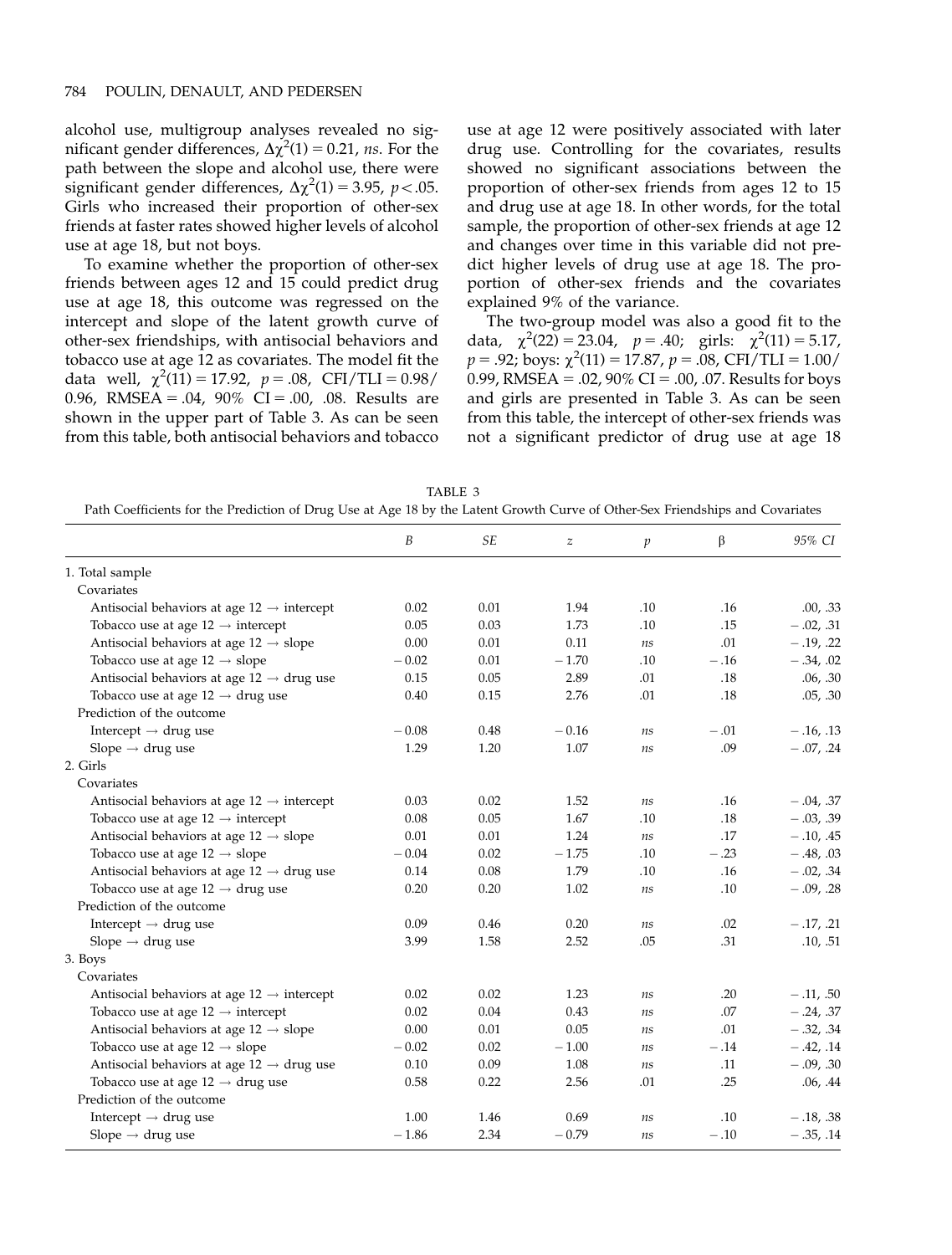among both boys and girls. However, the slope of other-sex friends was a significant predictor of drug use among girls but not among boys and multigroup analyses revealed significant gender differences on this path,  $\Delta \chi^2(1) = 3.95$ ,  $p < .05$ . Girls who increased their proportion of other-sex friends at faster rates showed higher levels of drug use at age 18, but not boys.

## DISCUSSION

The association between changes in the proportion of other-sex friends in early adolescents' networks and substance use in late adolescence was tested longitudinally using a 7-year prospective design. Latent growth curve analyses revealed that initial levels and rates of change in the proportion of other-sex friends predicted use of alcohol and drugs in late adolescence. As expected, most of these longitudinal associations were observed for girls only. The study's findings are described below, along with a discussion of their developmental significance.

Significant linear growth in the proportion of other-sex friends in the network was observed from ages 12 to 15. Thus, the youths' friendship networks became increasingly mixed during this period. As expected, and consistent with prior research (Connolly & Johnson, 1996; Feiring, 1999), the average increase was significantly higher for girls than for boys. According to Poulin and Pedersen (2007) the most likely explanation to account for this gender difference is socialization. Girls and boys might have been socialized differently in their relationships with the other sex. For example, during childhood, boys are more active in maintaining sex segregation and may thus be more reluctant than girls to initiate and form friendships with the other sex in adolescence (Maccoby, 1998).

In addition, the variability around the growth parameters (e.g., intercept and slope) was significant, indicating interindividual variations among youths in their proportion of other-sex friends at age 12 and in the pace at which they introduced other-sex friends into their networks. In other words, at age 12, some individuals already had a higher proportion of other-sex friends than others and during the subsequent years, some individuals introduced other-sex friends into their networks much faster than others. These growth parameters could therefore be used to predict developmental outcomes, in this case late adolescence substance use. The study hypothesis predicted that these parameters would increase risk for girls and have a protective effect for boys. This hypothesis was confirmed for girls but not for boys.

The current findings indicate that for girls, earlier inclusion of other-sex friends contributed to alcohol use in late adolescence. In addition, a more rapid increase in girls' other-sex friendships was associated with late-adolescent alcohol and drug use. These effects were observed even after controlling for personal characteristics. Thus for girls, both the timing and the rate of inclusion of other-sex friends in their networks predicted late adolescence substance use.

Before considering other-sex friends as a risk factor for substance use among girls, two issues should be discussed: (1) the content of the alcohol use and drug use composite scores, and (2) the level of use among girls in this sample. First, the variables were chosen to create the composite scores because they were indicative of a severe and problematic use of substances. These indicators went beyond simply measuring whether the adolescents were or were not users, taking into account the *frequency* of use, the volume of substance consumed at each occurrence, and also *problems* directly associated with intoxication (Mayes & Suchman, 2006). Second, the information reported by the girls in this sample revealed that their use of substances at age 18 was quite high. In summary, given the measurement of substance use and the level of use reported by the girls in this study, other-sex friendship in early adolescence could be considered as a risk factor for substance use in late adolescence.

Three possible explanations might account for this longitudinal association between other-sex friendships and substance use among girls. First, the increase in the proportion of other-sex friends in girls' networks and engagement in substance use could simply be a manifestation of girls' more general quest for autonomy and maturity and their willingness to adopt adult-like behaviors prematurely. According to Moffitt (2006), early adolescence is characterized by a maturity gap in which individuals begin to show signs of biological maturity but have not yet acquired adult status in society. During this period, youths may perceive behaviors such as substance use and involvement in other-sex friendships as a sign of independence. Such behavior becomes normative—even valued—because of its apparent association with adult status. Second, girls could decide to engage in substance-using behavior because they think it might facilitate the formation of other-sex relationships. For example, a study by Lucas and Lloyd (1999) found that, for girls, attracting boys is one of the main reasons for smoking.

A third and most likely explanation stipulates that the inclusion of male friends in girls' networks might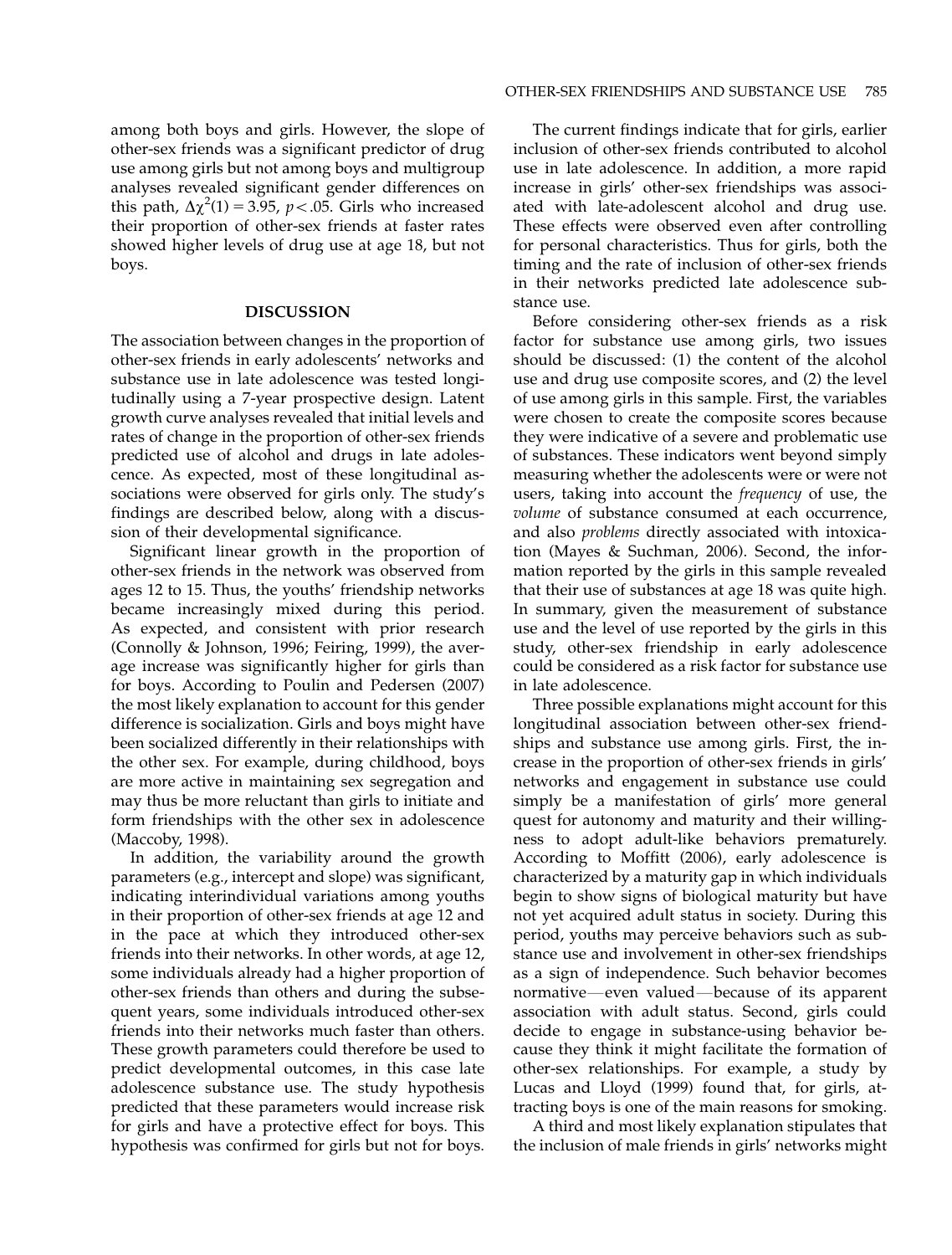facilitate girls' engagement in substance use because their male friends tend to be older (Poulin & Pedersen, 2007) and may have already begun to experiment with substances. These older male friends may facilitate access to substances or to settings in which substances are easily available, such as parties with older teens. Since the legal drinking age is 18 in Canada, it may simply be more difficult for younger girls to purchase their own alcohol, thus older boys become one point of access for this substance. Similarly, drugs such as marijuana are not available for legal purchase at all, and girls may be exposed to drugs primarily through older youths-especially boys—who are more likely to use this substance and to be dealing it (Centers & Weist, 1998). However, this interpretation remains to be tested given that the present study did not directly verify whether girls' male friends were indeed older. Moreover, going to mixed-gender social events such as parties or dances has been found to be associated with initiation of marijuana use especially among girls (Engels et al., 2007; Guxens, Nebot, & Ariza, 2007).

The boys' greater access to other illegal substances leads to increased use of alcohol and marijuana among their younger female friends. These younger girls' earlier initiation of substance use and greater levels of use in early adolescence enhance the likelihood that they will display problem levels of substance use in late adolescence. To the degree that the girls more rapidly incorporate males into their networks, their access to substances will also increase more rapidly and later levels of use will be higher.

From a developmental perspective, an important question remains: Does this ''negative'' effect of other-sex friendships for girls persist throughout their development or is there a critical period? The current study covered the early adolescent transition during which the most noticeable changes in gender composition of friendship networks were expected (Connolly et al., 2000; Feiring, 1999). We suspect that by middle adolescence, once this transition has been completed, the impact of other-sex friendships on girls' maladjustment fades away. Mixed-gender networks then become more normative and girls are more likely to form romantic relationships with their male peers (Connolly & McIsaac, 2009). The influence of boys on girls' substance-using behavior might then operate in the context of these romantic relationships (Engels & Knibbe, 2000).

For boys, the current study hypothesis stipulating that inclusion of girls in their friendship networks would predict lower substance use was not confirmed. The inclusion of other-sex friends in their networks during the subsequent years did not have an effect on their use of substances, suggesting that girls may not have an influence on boys in this regard. It is possible that the protective effect that females may exert on substance-using behavior among males may only be observed later in development. For example, romantic relationships in late adolescence or early adulthood may promote the desistance of substance use (Rhule-Louie & McMahon, 2007).

# Limitations and Future Studies

A first limitation of this study concerns the definition of friendship. Reciprocity of nominations was not taken into account even though it is often considered to be an important aspect of friendship (Hartup, 1996). However, studies in which friendship reciprocity is controlled for are constrained to school friendships. Previous research suggests that constraining adolescents' friendship nominations to the school setting might induce a bias in the gender composition of the friendship network, given that the majority of other-sex friendships take place outside of school (Poulin & Pedersen, 2007). Most of the constructs in this study, including substance use, are based on self-report measures, which raises the possibility that the findings might result from common method variance. Another limitation concerns the sample. This study used a fairly homogeneous sample of adolescents from a single geographic area. The current findings should be replicated with more ethnically and economically diverse samples in order to determine whether the associations between other-sex friendships and substance use are similar across cultures and economic levels or vary in important ways.

The present study focused on changes in the proportion of other-sex friends in youths' friendship networks. The processes that might explain why having an increasing number of male friends was associated with substance use among girls were not directly investigated. For instance, future studies should examine the male friends' use of substances, their age, the context of these friendships, and whether (and how) they directly facilitate the girls' access to alcohol and drugs. Another possible mechanism that should be studied concerns the nature of these friendships. For example, having several male friends in her network could increase the likelihood that a girl will find a romantic partner (Connolly et al., 2000). The relationship with this romantic partner and the social events they attend together could then explain an increase in the girl's substance-using behavior (Engels & Knibbe, 2000).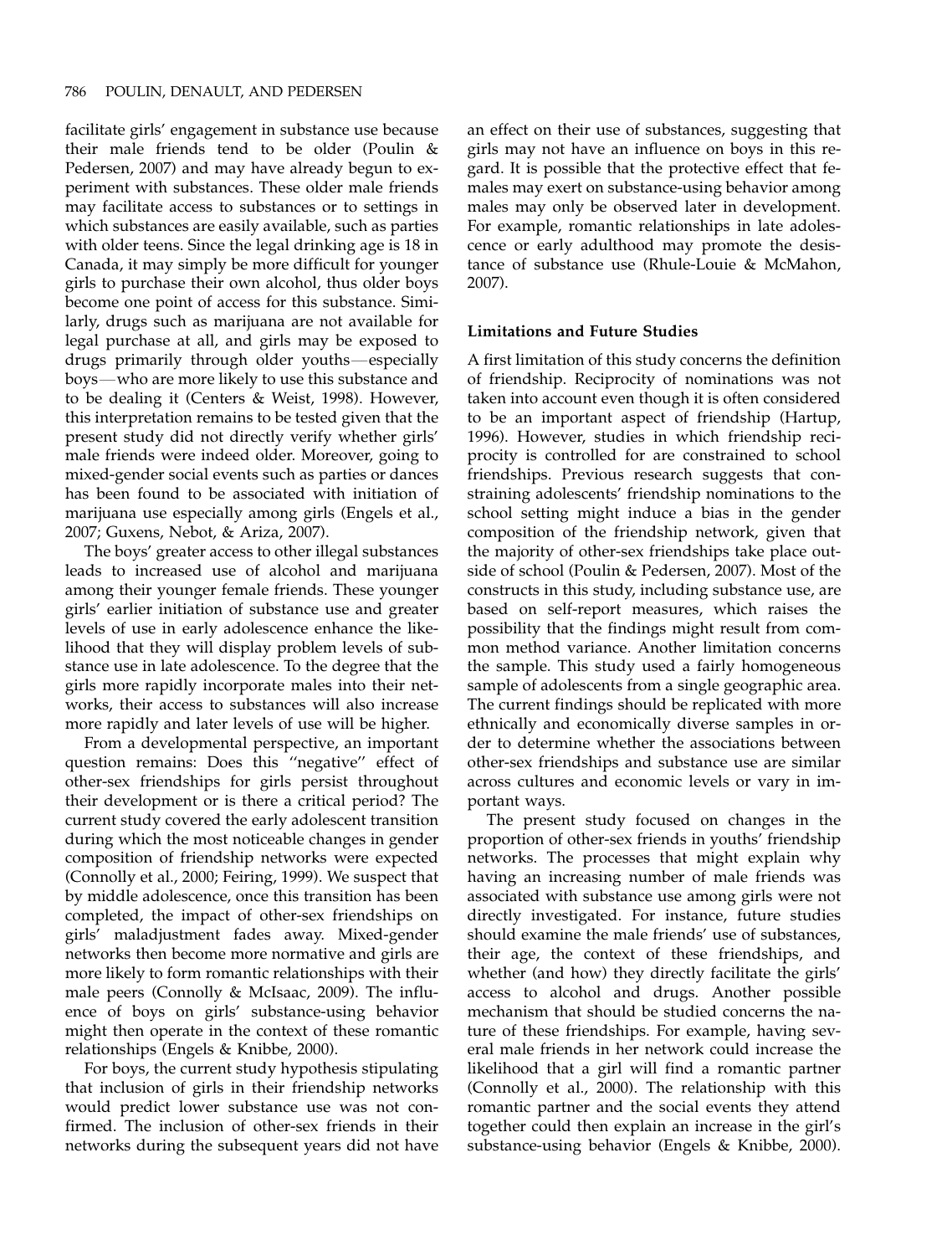Future studies should also examine the longitudinal associations between other-sex friends and other outcomes such as educational achievement and antisocial behavior. Finally, aspects of these other-sex friendships in early adolescence should be more carefully investigated, including the setting in which they take place, their linkages with the rest of the youth's friendship network, and parental supervision of these new emerging relationships.

In conclusion, it was shown that, even though other-sex friendships could be seen as a desirable and normative form of interpersonal relationship in early adolescence, the pace (e.g., slope factor) at which girls introduce boys into their network could also be a reliable indicator of developmental risk.

#### REFERENCES

- Arndorfer, C. L., & Stormshak, E. S. (2008). Same-sex versus other-sex best friendship in early adolescence: Longitudinal predictors of antisocial behavior throughout adolescence. Journal of Youth and Adolescence, 37, 1059 – 1070.
- Cavanagh, S. E. (2004). The sexual debut of girls in early adolescence: The intersection of race, pubertal timing, and friendship group characteristics. Journal of Research on Adolescence, 14, 285 – 312.
- Centers, N. L., & Weist, M. D. (1998). Inner city youth and drug dealing: A review of the problem. Journal of Youth and Adolescence, 27, 395 – 410.
- Chassin, L., Hussong, A., Barrera, M., Molina, B. S. G., Trim, R., & Ritter, J. (2004). Adolescent substance use. In R. M. Lerner & L. Steinberg (Eds.), Handbook of adolescent psychology (pp. 665 – 696). Hoboken, NJ: John Wiley & Sons.
- Connolly, J., Furman, W., & Konarski, R. (2000). The role of peers in the emergence of heterosexual romantic relationships in adolescence. Child Development, 71, 1395 – 1408.
- Connolly, J., & Johnson, A. (1996). Adolescents' romantic relationships and the structure and quality of their close interpersonal ties. Personal Relationships, 3, 185 – 195.
- Connolly, J. A., & McIsaac, C. (2009). Romantic relationships in adolescence. In R. M. Lerner & L. Steinberg (Eds.), Handbook of adolescent psychology, Vol. 2: Contextual influences on adolescent development (3rd ed., pp. 104 – 151). Hoboken, NJ: John Wiley & Sons Inc.
- Costello, E. J., Sung, M., Worthman, C., & Angold, A. (2007). Pubertal maturation and the development of substance use and abuse. Drug and Alcohol Dependence, 88, S50 – S59.
- Degirmencioglu, S. M., Urberg, K. A., Tolson, J. M., & Richard, P. (1998). Adolescent friendship networks: Continuity and change over the school year. Merrill-Palmer Quarterly, 44, 313-337.
- Dick, D. M., Pagan, J. L., Holliday, C., Viken, R., Pulkkinen, L., Kaprio, J., et al. (2007). Gender differences in friends'

influences on adolescent drinking: A genetic epidemiological study. Alcoholism: Clinical and Experimental Research, 31, 2012 – 2019.

- Dishion, T. J., Capaldi, D. M., & Yoerger, K. (1999). Middle childhood antecedents to progressions in male adolescent substance use: An ecological analysis of risk and protection. Journal of Adolescent Research, 14, 175 – 205.
- Dishion, T. J., & Owen, L. D. (2002). A longitudinal analysis of friendships and substance use: Bidirectional influence from adolescence to adulthood. Developmental Psychology, 38, 480 – 491.
- Dodge, K. A., & Coie, J. D. (1987). Social-information-processing factors in reactive and proactive aggression in children's peer groups. Journal of Personality and Social Psychology, 53, 1146 – 1158.
- Duncan, T. E., Duncan, S. C., Strycker, L. A., Li, F., & Alpert, A. (1999). An introduction to latent variable growth curve modeling: Concepts, issues, and applications. Mahwah, NJ: Lawrence Erlbaum.
- Engels, R. C. M. E., Bot, A. M., Scholte, R. H. J., & Granic, I. (2007). Peers and adolescent substance use. In R. C. M. E. Engels, M. Kerr, & H. Stattin (Eds.), Friends, lovers and groups: Key relationships in adolescence (pp.  $47-60$ ). Chichester, UK: John Wiley & Sons.
- Engels, R. C. M. E., & Knibbe, R. A. (2000). Alcohol use and intimate relationship in adolescence: When love comes to town. Addictive Behaviors, 25, 435-439.
- Feiring, C. (1999). Other-sex friendship networks and the development of romantic relationships in adolescence. Journal of Youth and Adolescence, 28, 495 – 512.
- Gaughan, M. (2006). The gender structure of adolescent peer influence on drinking. Journal of Health and Social Behavior, 47, 47 – 61.
- Ge, X., Kim, I. J., Brody, G. H., Conger, R. D., Simons, R. L., Gibbons, F. X., et al. (2001). It's about timing and change: Pubertal transition effects on symptoms of major depression among African American youths. Developmental Psychology, 39, 430 – 439.
- Graber, J. A., Petersen, A., & Brooks-Gunn, J. (1996). Pubertal processes: Methods, measures, and models. In J. A. Graber, J. Brooks-Gunn, & A. Petersen (Eds.), Transitions through adolescence: Interpersonal domains and context (pp. 23 – 53). Mahwah, NJ: Erlbaum.
- Guxens, M., Nebot, M., & Ariza, C. (2007). Age and sex differences in factors associated with the onset of cannabis use: A cohort study. Drug and Alcohol Dependence, 88, 234 – 243.
- Hartup, W. W. (1996). The company they keep: Friendships and their developmental significance. Child Development,  $67, 1 - 13.$
- Haynie, D. L., Steffensmeier, D., & Bell, K. E. (2007). Gender and serious violence: Untangling the role of friendship sex composition and peer violence. Youth Violence and Juvenile Justice, 5, 235 – 253.
- Jessor, R. L., & Jessor, S. (1977). Problem behaviour and psychosocial development: A longitudinal study of youth. New York, NY: Academic Press.